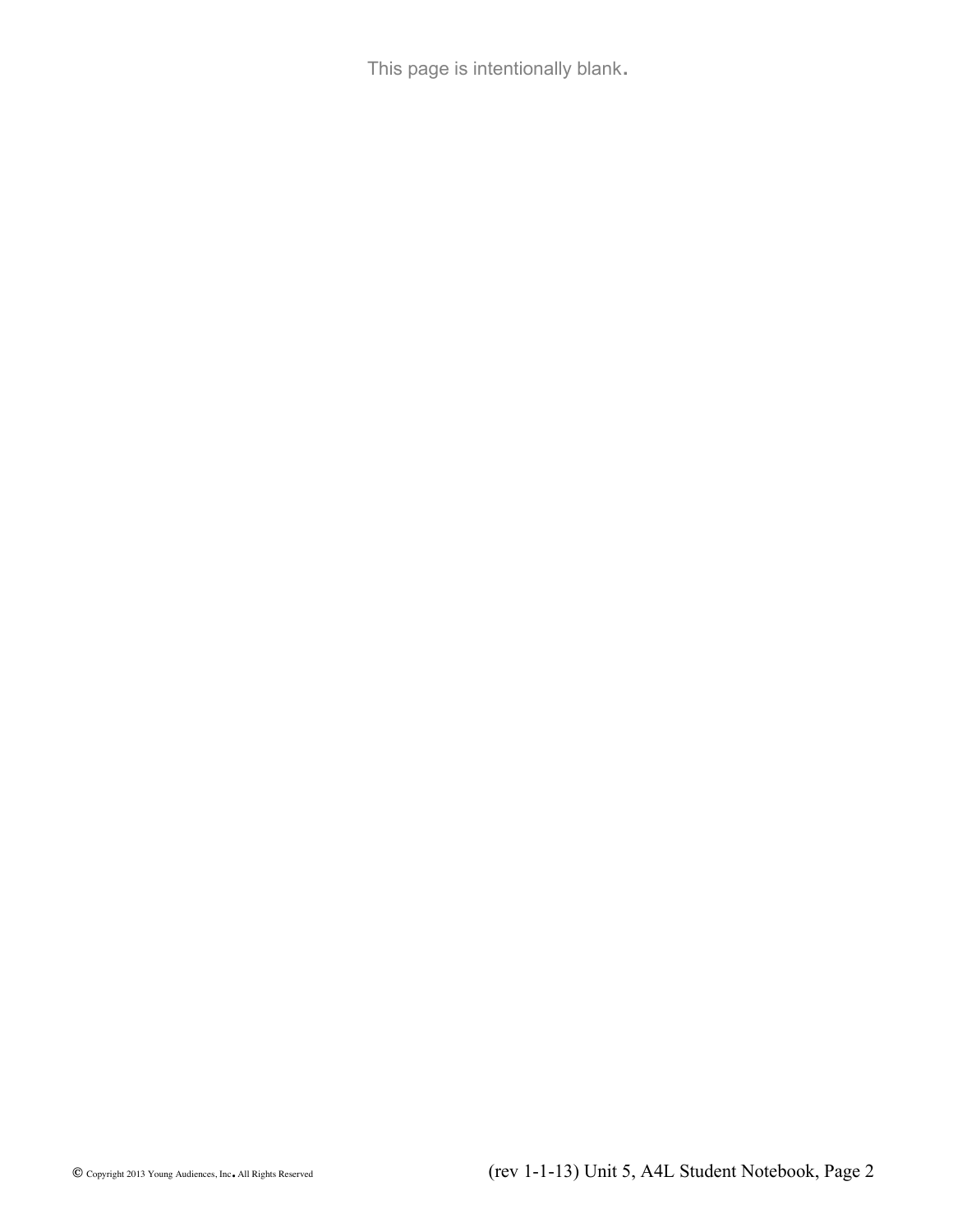## UNIT OVERVIEW FOR STUDENTS Words in Motion!

This is the path Unit 5 takes to create a Words in Motion! performance.

## **Part 1**



 $\overline{a}$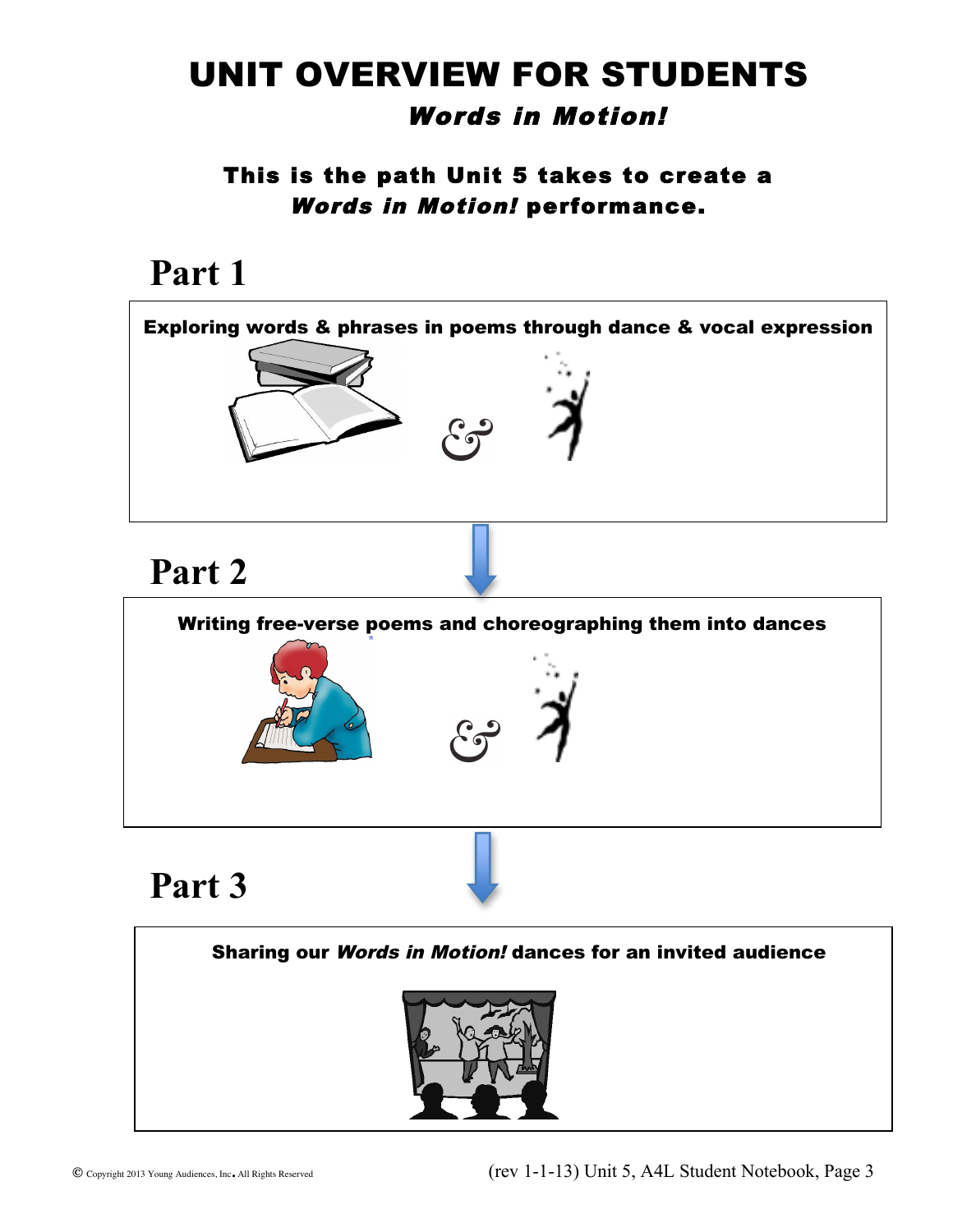## **"Dragonfly" Word Exploration**

 $\overline{\phantom{a}}$ 

#### **Directions: Write or draw words & phrases that might be used in place of those from the poem.**

| Word or Phrase from the poem: <i>It skims the ponds surface</i> |                                                 |  |
|-----------------------------------------------------------------|-------------------------------------------------|--|
| Words & Phrases                                                 | Words & Phrases                                 |  |
| that evoke a <i>similar</i> image or feeling:                   | that evoke a <i>different</i> image or feeling: |  |
|                                                                 |                                                 |  |
|                                                                 |                                                 |  |
|                                                                 |                                                 |  |
|                                                                 |                                                 |  |
|                                                                 |                                                 |  |
|                                                                 |                                                 |  |
|                                                                 |                                                 |  |
|                                                                 |                                                 |  |
|                                                                 |                                                 |  |
|                                                                 |                                                 |  |
|                                                                 |                                                 |  |
|                                                                 |                                                 |  |
|                                                                 |                                                 |  |
|                                                                 |                                                 |  |
|                                                                 |                                                 |  |

| Word or Phrase from the poem: Outspread wings blur with speed |                                                 |  |
|---------------------------------------------------------------|-------------------------------------------------|--|
| Words & Phrases                                               | Words & Phrases                                 |  |
| that evoke a <i>similar</i> image or feeling:                 | that evoke a <i>different</i> image or feeling: |  |
|                                                               |                                                 |  |

 $\overline{\phantom{0}}$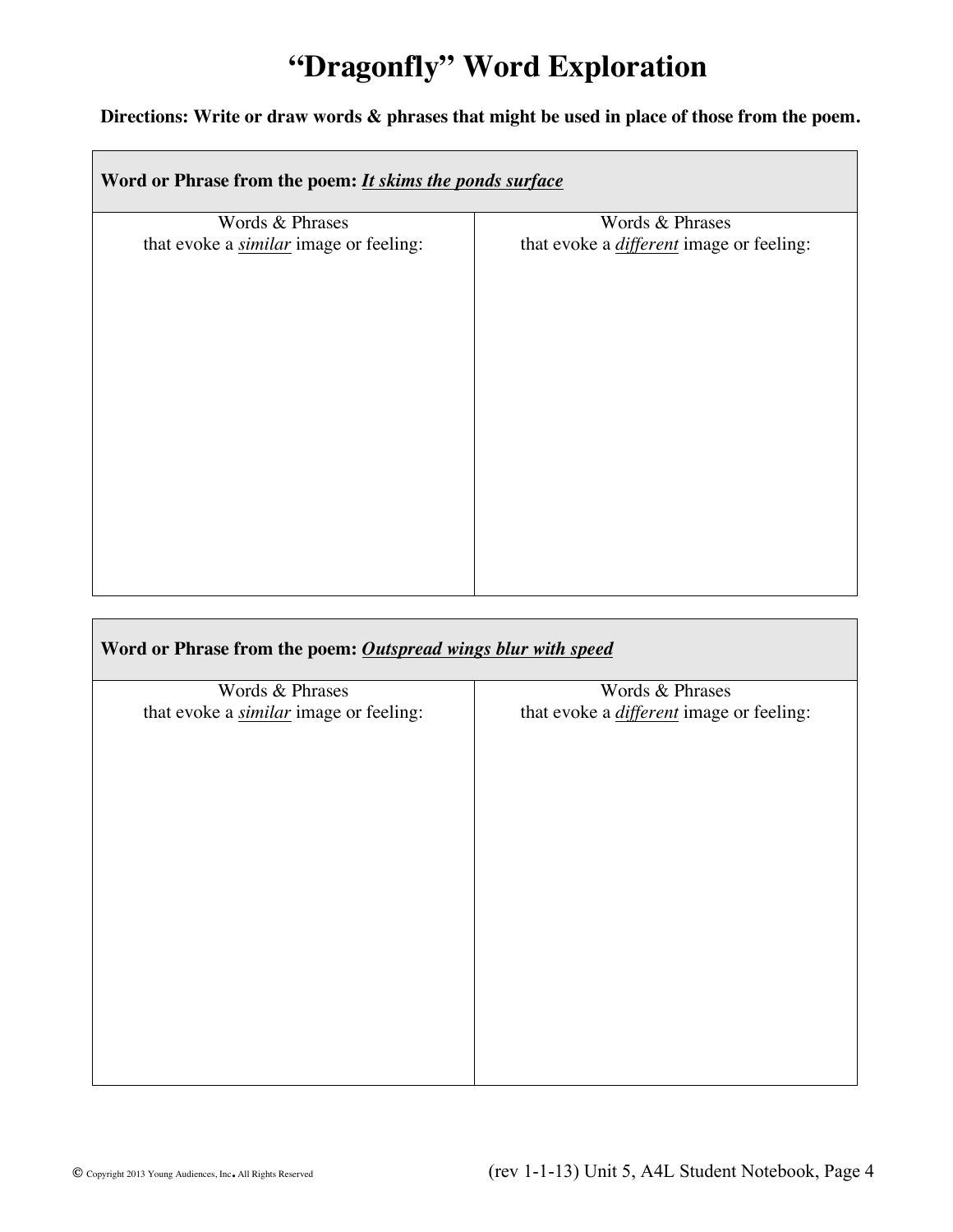### **"Dragonfly" Word Exploration**

*Continued*

| Word or Phrase from the poem: <i>It touches down</i>             |                                                                    |
|------------------------------------------------------------------|--------------------------------------------------------------------|
| Words & Phrases<br>that evoke a <i>similar</i> image or feeling: | Words & Phrases<br>that evoke a <i>different</i> image or feeling: |
|                                                                  |                                                                    |

| Word or Phrase from the poem: Wings flicker and still |                                                 |  |
|-------------------------------------------------------|-------------------------------------------------|--|
| Words & Phrases                                       | Words & Phrases                                 |  |
| that evoke a <i>similar</i> image or feeling:         | that evoke a <i>different</i> image or feeling: |  |
|                                                       |                                                 |  |
|                                                       |                                                 |  |
|                                                       |                                                 |  |
|                                                       |                                                 |  |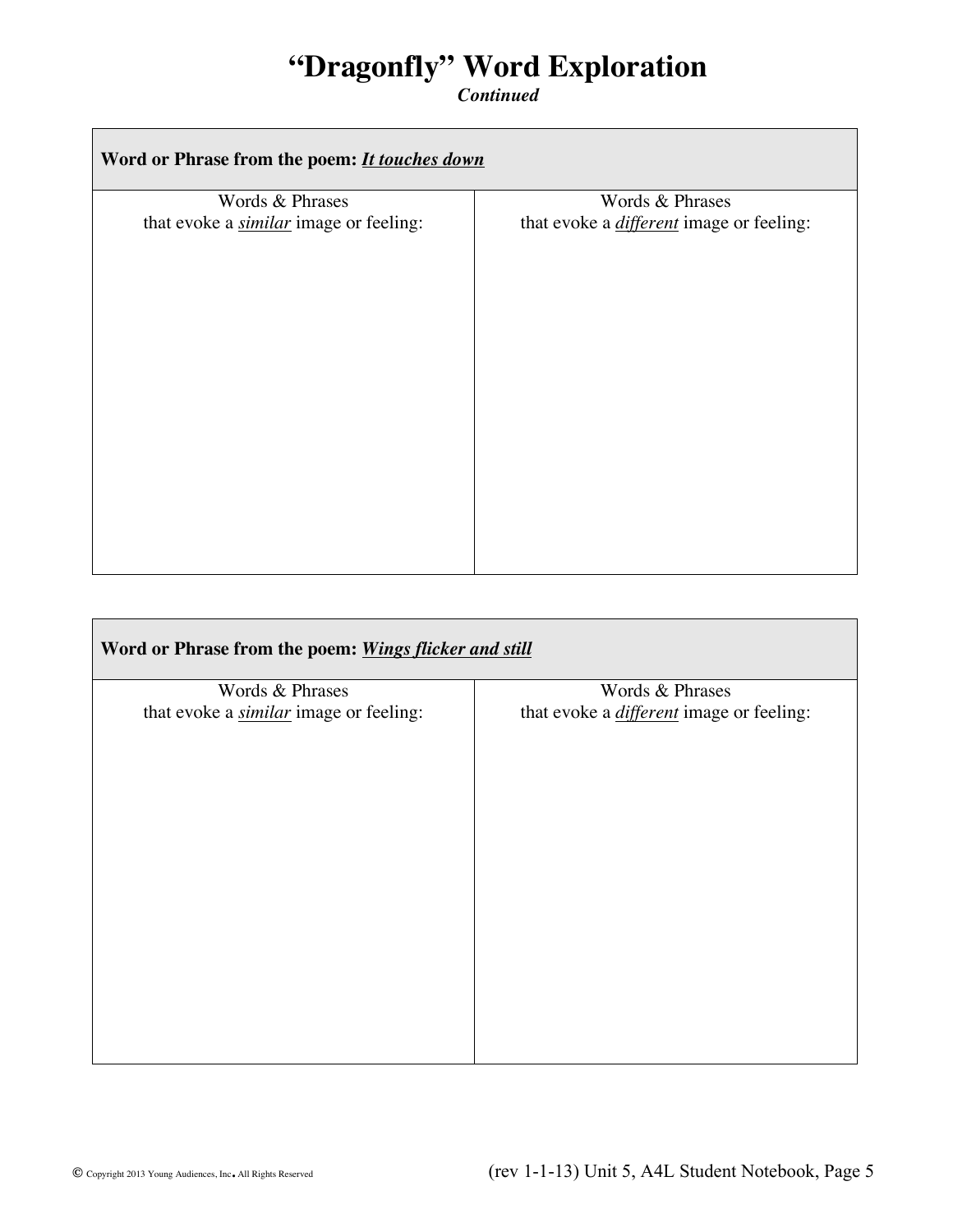#### **Reflect on** *Your* **Dancing Choices**

#### **Directions: Use these sentence starters to reflect on your dancing choices.**

 $\overline{\phantom{a}}$  , and the contract of the contract of the contract of the contract of the contract of the contract of the contract of the contract of the contract of the contract of the contract of the contract of the contrac

\_\_\_\_\_\_\_\_\_\_\_\_\_\_\_\_\_\_\_\_\_\_\_\_\_\_\_\_\_\_\_\_\_\_\_\_\_\_\_\_\_\_\_\_\_\_\_\_\_\_\_\_\_\_\_\_\_\_\_\_\_\_\_\_

 $\mathcal{L}_\text{max}$  and  $\mathcal{L}_\text{max}$  and  $\mathcal{L}_\text{max}$  and  $\mathcal{L}_\text{max}$  and  $\mathcal{L}_\text{max}$  and  $\mathcal{L}_\text{max}$ 

\_\_\_\_\_\_\_\_\_\_\_\_\_\_\_\_\_\_\_\_\_\_\_\_\_\_\_\_\_\_\_\_\_\_\_\_\_\_\_\_\_\_\_\_\_\_\_\_\_\_\_\_\_\_\_\_\_\_\_\_\_\_\_\_

\_\_\_\_\_\_\_\_\_\_\_\_\_\_\_\_\_\_\_\_\_\_\_\_\_\_\_\_\_\_\_\_\_\_\_\_\_\_\_\_\_\_\_\_\_\_\_\_\_\_\_\_\_\_\_\_\_\_\_\_\_\_\_\_

 $\mathcal{L}_\text{max}$  and  $\mathcal{L}_\text{max}$  and  $\mathcal{L}_\text{max}$  and  $\mathcal{L}_\text{max}$  and  $\mathcal{L}_\text{max}$  and  $\mathcal{L}_\text{max}$ 

\_\_\_\_\_\_\_\_\_\_\_\_\_\_\_\_\_\_\_\_\_\_\_\_\_\_\_\_\_\_\_\_\_\_\_\_\_\_\_\_\_\_\_\_\_\_\_\_\_\_\_\_\_\_\_\_\_\_\_\_\_\_\_\_

\_\_\_\_\_\_\_\_\_\_\_\_\_\_\_\_\_\_\_\_\_\_\_\_\_\_\_\_\_\_\_\_\_\_\_\_\_\_\_\_\_\_\_\_\_\_\_\_\_\_\_\_\_\_\_\_\_\_\_\_\_\_\_\_

When I danced…

(Word/phrase from the poem)

My opening shape was…

(Describe what you did with your body)

My movement was…

 $\mathcal{L}_\text{max}$  and  $\mathcal{L}_\text{max}$  and  $\mathcal{L}_\text{max}$  and  $\mathcal{L}_\text{max}$  and  $\mathcal{L}_\text{max}$  and  $\mathcal{L}_\text{max}$ (Describe your movement.)

My ending shape was…

 $\mathcal{L}_\text{max}$  and  $\mathcal{L}_\text{max}$  and  $\mathcal{L}_\text{max}$  and  $\mathcal{L}_\text{max}$  and  $\mathcal{L}_\text{max}$  and  $\mathcal{L}_\text{max}$ (Describe what you did with your body)

I did this to show….

 $\mathcal{L}_\text{max}$  and  $\mathcal{L}_\text{max}$  and  $\mathcal{L}_\text{max}$  and  $\mathcal{L}_\text{max}$  and  $\mathcal{L}_\text{max}$  and  $\mathcal{L}_\text{max}$ (What feeling or image were you trying to show?)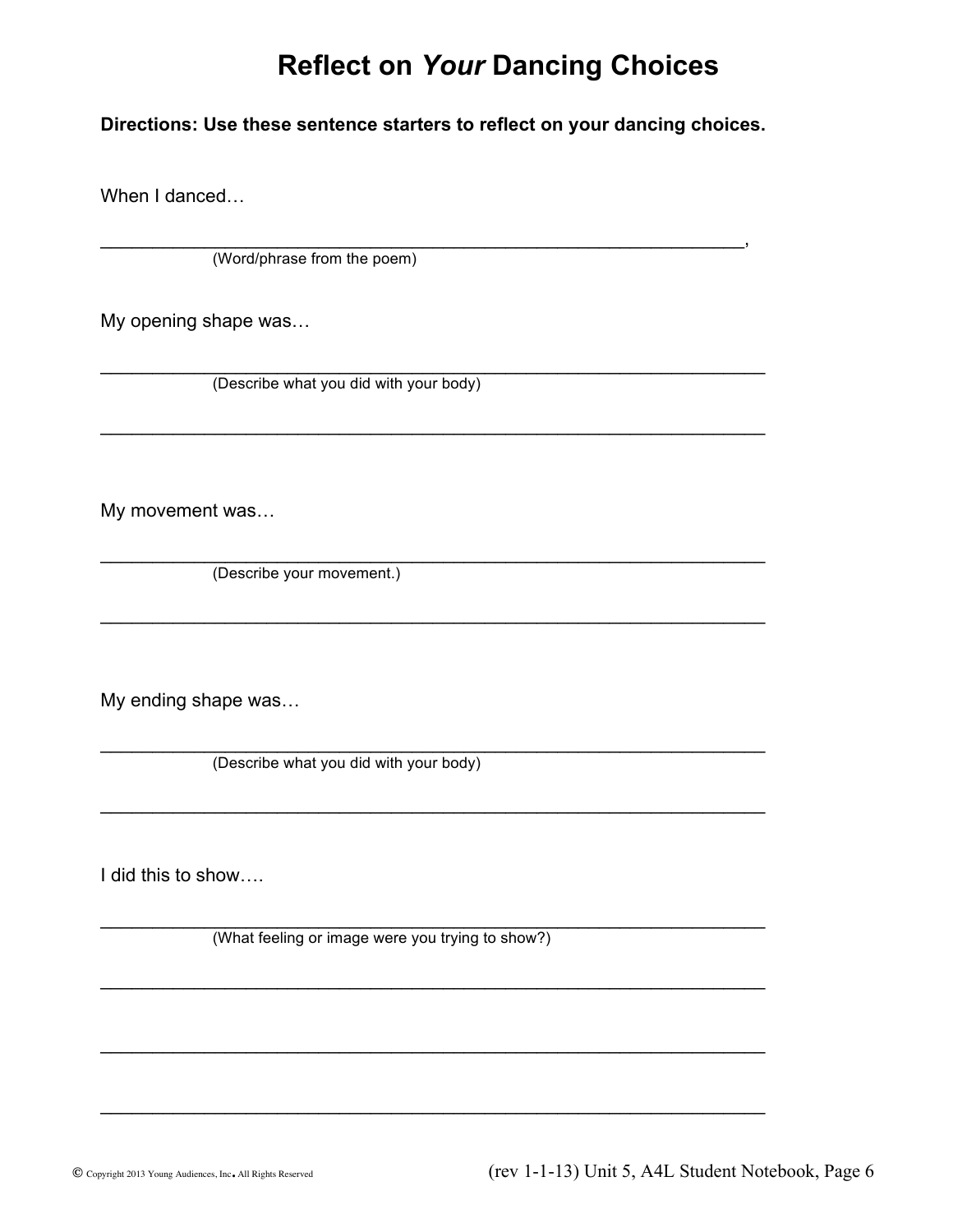#### **Reflect on Your** *Peer's* **Dancing Choices**

**Directions: Use these sentence starters to reflect on your peer's dancing choices.**

 $\overline{\phantom{a}}$  , and the contract of the contract of the contract of the contract of the contract of the contract of the contract of the contract of the contract of the contract of the contract of the contract of the contrac

\_\_\_\_\_\_\_\_\_\_\_\_\_\_\_\_\_\_\_\_\_\_\_\_\_\_\_\_\_\_\_\_\_\_\_\_\_\_\_\_\_\_\_\_\_\_\_\_\_\_\_\_\_\_\_\_\_\_\_\_\_\_\_\_

\_\_\_\_\_\_\_\_\_\_\_\_\_\_\_\_\_\_\_\_\_\_\_\_\_\_\_\_\_\_\_\_\_\_\_\_\_\_\_\_\_\_\_\_\_\_\_\_\_\_\_\_\_\_\_\_\_\_\_\_\_\_\_\_

\_\_\_\_\_\_\_\_\_\_\_\_\_\_\_\_\_\_\_\_\_\_\_\_\_\_\_\_\_\_\_\_\_\_\_\_\_\_\_\_\_\_\_\_\_\_\_\_\_\_\_\_\_\_\_\_\_\_\_\_\_\_\_\_

\_\_\_\_\_\_\_\_\_\_\_\_\_\_\_\_\_\_\_\_\_\_\_\_\_\_\_\_\_\_\_\_\_\_\_\_\_\_\_\_\_\_\_\_\_\_\_\_\_\_\_\_\_\_\_\_\_\_\_\_\_\_\_\_

\_\_\_\_\_\_\_\_\_\_\_\_\_\_\_\_\_\_\_\_\_\_\_\_\_\_\_\_\_\_\_\_\_\_\_\_\_\_\_\_\_\_\_\_\_\_\_\_\_\_\_\_\_\_\_\_\_\_\_\_\_\_\_\_

\_\_\_\_\_\_\_\_\_\_\_\_\_\_\_\_\_\_\_\_\_\_\_\_\_\_\_\_\_\_\_\_\_\_\_\_\_\_\_\_\_\_\_\_\_\_\_\_\_\_\_\_\_\_\_\_\_\_\_\_\_\_\_\_

When you danced…

(Word/phrase from the poem)

In your opening shape, I saw…

\_\_\_\_\_\_\_\_\_\_\_\_\_\_\_\_\_\_\_\_\_\_\_\_\_\_\_\_\_\_\_\_\_\_\_\_\_\_\_\_\_\_\_\_\_\_\_\_\_\_\_\_\_\_\_\_\_\_\_\_\_\_\_\_ (Describe what the dancers did with their bodies)

In your movement, I saw…

 $\mathcal{L}_\text{max}$  and  $\mathcal{L}_\text{max}$  and  $\mathcal{L}_\text{max}$  and  $\mathcal{L}_\text{max}$  and  $\mathcal{L}_\text{max}$  and  $\mathcal{L}_\text{max}$ (Describe the dancers' movement.)

In your ending shape, I saw…

 $\mathcal{L}_\text{max}$  and  $\mathcal{L}_\text{max}$  and  $\mathcal{L}_\text{max}$  and  $\mathcal{L}_\text{max}$  and  $\mathcal{L}_\text{max}$  and  $\mathcal{L}_\text{max}$ (Describe what the dancers did with their bodies)

Your dance showed/made me feel….

 $\mathcal{L}_\text{max}$  and  $\mathcal{L}_\text{max}$  and  $\mathcal{L}_\text{max}$  and  $\mathcal{L}_\text{max}$  and  $\mathcal{L}_\text{max}$  and  $\mathcal{L}_\text{max}$ (Describe the feeling or image you got from the dance)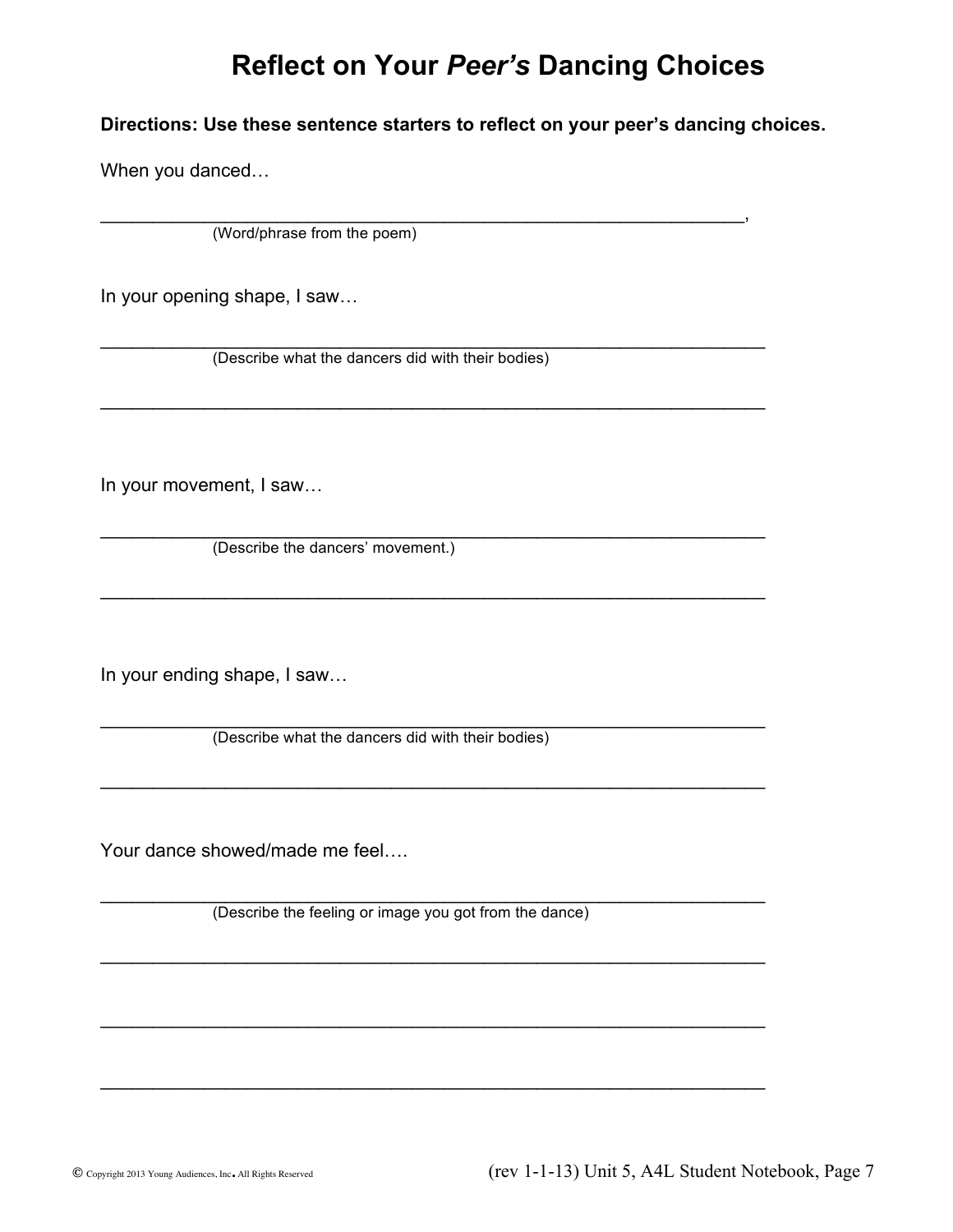## **"Sparklers" Word Exploration**

#### **Directions: Write or draw words & phrases that might be used in place of those from the poem.**

| Words & Phrases                               | Words & Phrases                                 |
|-----------------------------------------------|-------------------------------------------------|
| that evoke a <i>similar</i> image or feeling: | that evoke a <i>different</i> image or feeling: |
|                                               |                                                 |
| Words & Phrases                               | Words & Phrases                                 |
| that evoke a <i>similar</i> image or feeling: | that evoke a <i>different</i> image or feeling: |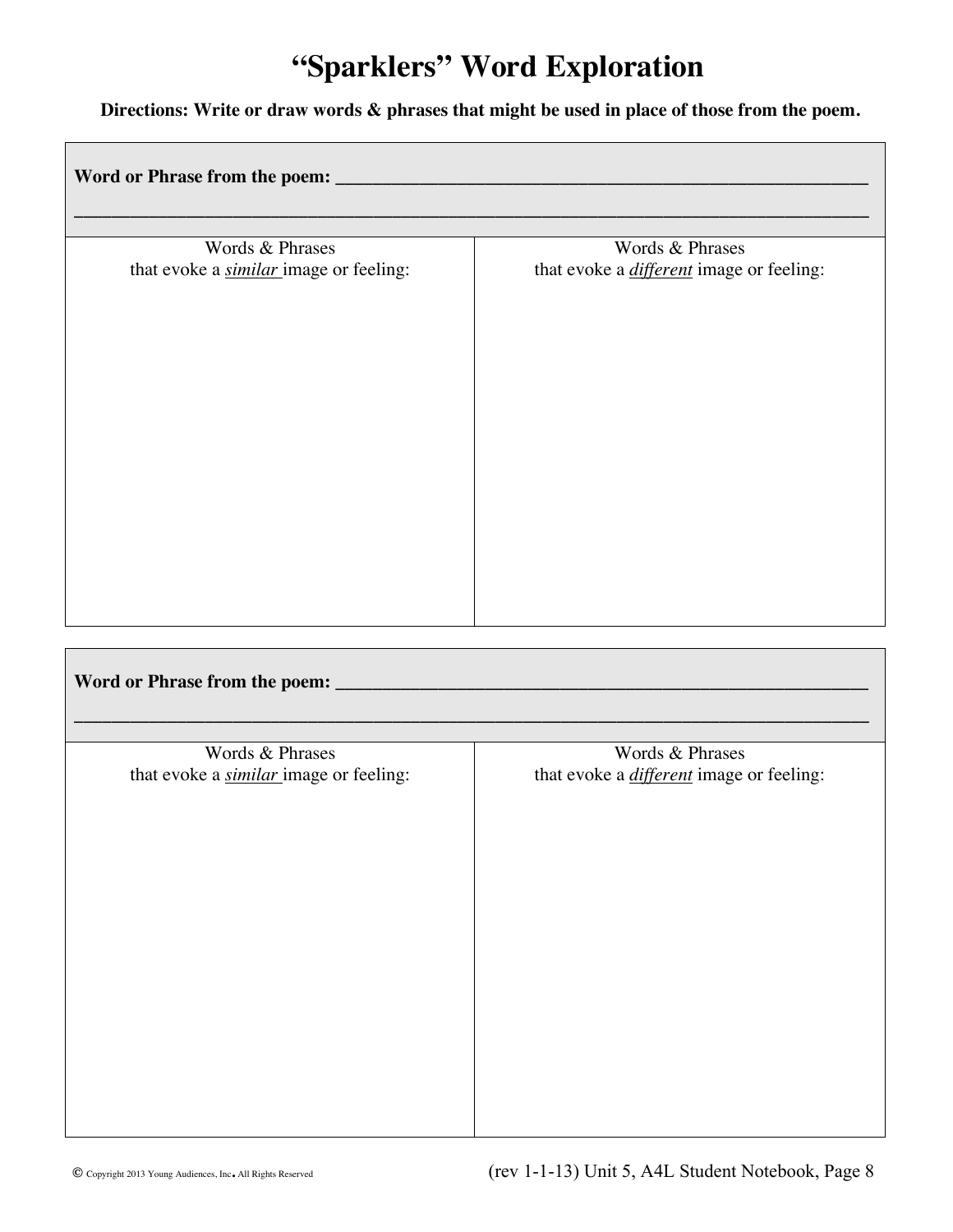### **"Sparklers" Word Exploration**

*Continued*

| Words & Phrases                                                  | Words & Phrases                                                    |
|------------------------------------------------------------------|--------------------------------------------------------------------|
| that evoke a <i>similar</i> image or feeling:                    | that evoke a <i>different</i> image or feeling:                    |
|                                                                  |                                                                    |
|                                                                  |                                                                    |
| Words & Phrases<br>that evoke a <i>similar</i> image or feeling: | Words & Phrases<br>that evoke a <i>different</i> image or feeling: |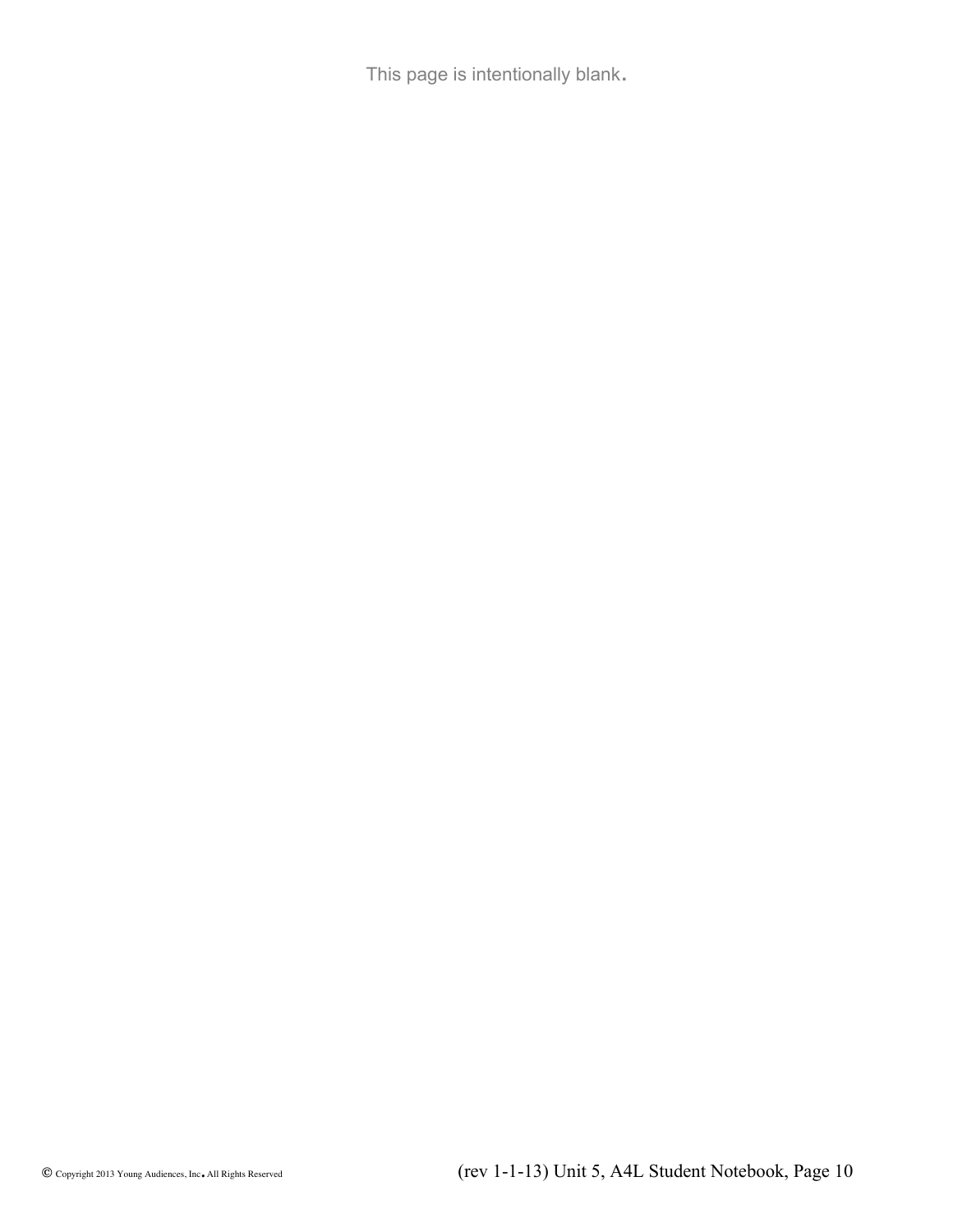



### **First TRAIL Marker**

Reflecting on Reading and Dancing



Directions: Take a step back and reflect on the poetry reading you have done and the dances you've created. Talk with a partner about your decisions and then write about them here.

1. I'm thinking about when I danced…

 $\mathcal{L}_\text{max} = \mathcal{L}_\text{max} = \mathcal{L}_\text{max} = \mathcal{L}_\text{max} = \mathcal{L}_\text{max} = \mathcal{L}_\text{max} = \mathcal{L}_\text{max} = \mathcal{L}_\text{max} = \mathcal{L}_\text{max} = \mathcal{L}_\text{max} = \mathcal{L}_\text{max} = \mathcal{L}_\text{max} = \mathcal{L}_\text{max} = \mathcal{L}_\text{max} = \mathcal{L}_\text{max} = \mathcal{L}_\text{max} = \mathcal{L}_\text{max} = \mathcal{L}_\text{max} = \mathcal{$ (Word/phrase from the poem)

2. When I danced my beginning shape, movement, or ending shape, I…

 $\mathcal{L}_\text{max}$  , and the contract of the contract of the contract of the contract of the contract of the contract of (Describe one or more things you did with your body. If you need help, see the **Movement Chart**)

 $\mathcal{L}_\text{max}$  , and the contract of the contract of the contract of the contract of the contract of the contract of the contract of the contract of the contract of the contract of the contract of the contract of the contr

 $\mathcal{L}_\text{max}$  , and the contract of the contract of the contract of the contract of the contract of the contract of

 $\mathcal{L}_\text{max}$  , and the contract of the contract of the contract of the contract of the contract of the contract of the contract of the contract of the contract of the contract of the contract of the contract of the contr

 $\mathcal{L}_\text{max} = \mathcal{L}_\text{max} = \mathcal{L}_\text{max} = \mathcal{L}_\text{max} = \mathcal{L}_\text{max} = \mathcal{L}_\text{max} = \mathcal{L}_\text{max} = \mathcal{L}_\text{max} = \mathcal{L}_\text{max} = \mathcal{L}_\text{max} = \mathcal{L}_\text{max} = \mathcal{L}_\text{max} = \mathcal{L}_\text{max} = \mathcal{L}_\text{max} = \mathcal{L}_\text{max} = \mathcal{L}_\text{max} = \mathcal{L}_\text{max} = \mathcal{L}_\text{max} = \mathcal{$ 

 $\mathcal{L}_\text{max} = \mathcal{L}_\text{max} = \mathcal{L}_\text{max} = \mathcal{L}_\text{max} = \mathcal{L}_\text{max} = \mathcal{L}_\text{max} = \mathcal{L}_\text{max} = \mathcal{L}_\text{max} = \mathcal{L}_\text{max} = \mathcal{L}_\text{max} = \mathcal{L}_\text{max} = \mathcal{L}_\text{max} = \mathcal{L}_\text{max} = \mathcal{L}_\text{max} = \mathcal{L}_\text{max} = \mathcal{L}_\text{max} = \mathcal{L}_\text{max} = \mathcal{L}_\text{max} = \mathcal{$ 

 $\mathcal{L}_\text{max} = \mathcal{L}_\text{max} = \mathcal{L}_\text{max} = \mathcal{L}_\text{max} = \mathcal{L}_\text{max} = \mathcal{L}_\text{max} = \mathcal{L}_\text{max} = \mathcal{L}_\text{max} = \mathcal{L}_\text{max} = \mathcal{L}_\text{max} = \mathcal{L}_\text{max} = \mathcal{L}_\text{max} = \mathcal{L}_\text{max} = \mathcal{L}_\text{max} = \mathcal{L}_\text{max} = \mathcal{L}_\text{max} = \mathcal{L}_\text{max} = \mathcal{L}_\text{max} = \mathcal{$ 

 $\mathcal{L}_\text{max} = \mathcal{L}_\text{max} = \mathcal{L}_\text{max} = \mathcal{L}_\text{max} = \mathcal{L}_\text{max} = \mathcal{L}_\text{max} = \mathcal{L}_\text{max} = \mathcal{L}_\text{max} = \mathcal{L}_\text{max} = \mathcal{L}_\text{max} = \mathcal{L}_\text{max} = \mathcal{L}_\text{max} = \mathcal{L}_\text{max} = \mathcal{L}_\text{max} = \mathcal{L}_\text{max} = \mathcal{L}_\text{max} = \mathcal{L}_\text{max} = \mathcal{L}_\text{max} = \mathcal{$ 

3. When I spoke my part or lines from the poem, I…

 $\mathcal{L}_\text{max} = \mathcal{L}_\text{max} = \mathcal{L}_\text{max} = \mathcal{L}_\text{max} = \mathcal{L}_\text{max} = \mathcal{L}_\text{max} = \mathcal{L}_\text{max} = \mathcal{L}_\text{max} = \mathcal{L}_\text{max} = \mathcal{L}_\text{max} = \mathcal{L}_\text{max} = \mathcal{L}_\text{max} = \mathcal{L}_\text{max} = \mathcal{L}_\text{max} = \mathcal{L}_\text{max} = \mathcal{L}_\text{max} = \mathcal{L}_\text{max} = \mathcal{L}_\text{max} = \mathcal{$ (Describe what you did with your voice. If you need help, see the **Vocal Qualities Chart.**)

4. I did this to show…

 $\mathcal{L}_\text{max} = \mathcal{L}_\text{max} = \mathcal{L}_\text{max} = \mathcal{L}_\text{max} = \mathcal{L}_\text{max} = \mathcal{L}_\text{max} = \mathcal{L}_\text{max} = \mathcal{L}_\text{max} = \mathcal{L}_\text{max} = \mathcal{L}_\text{max} = \mathcal{L}_\text{max} = \mathcal{L}_\text{max} = \mathcal{L}_\text{max} = \mathcal{L}_\text{max} = \mathcal{L}_\text{max} = \mathcal{L}_\text{max} = \mathcal{L}_\text{max} = \mathcal{L}_\text{max} = \mathcal{$ (What feeling or image were you trying to show?)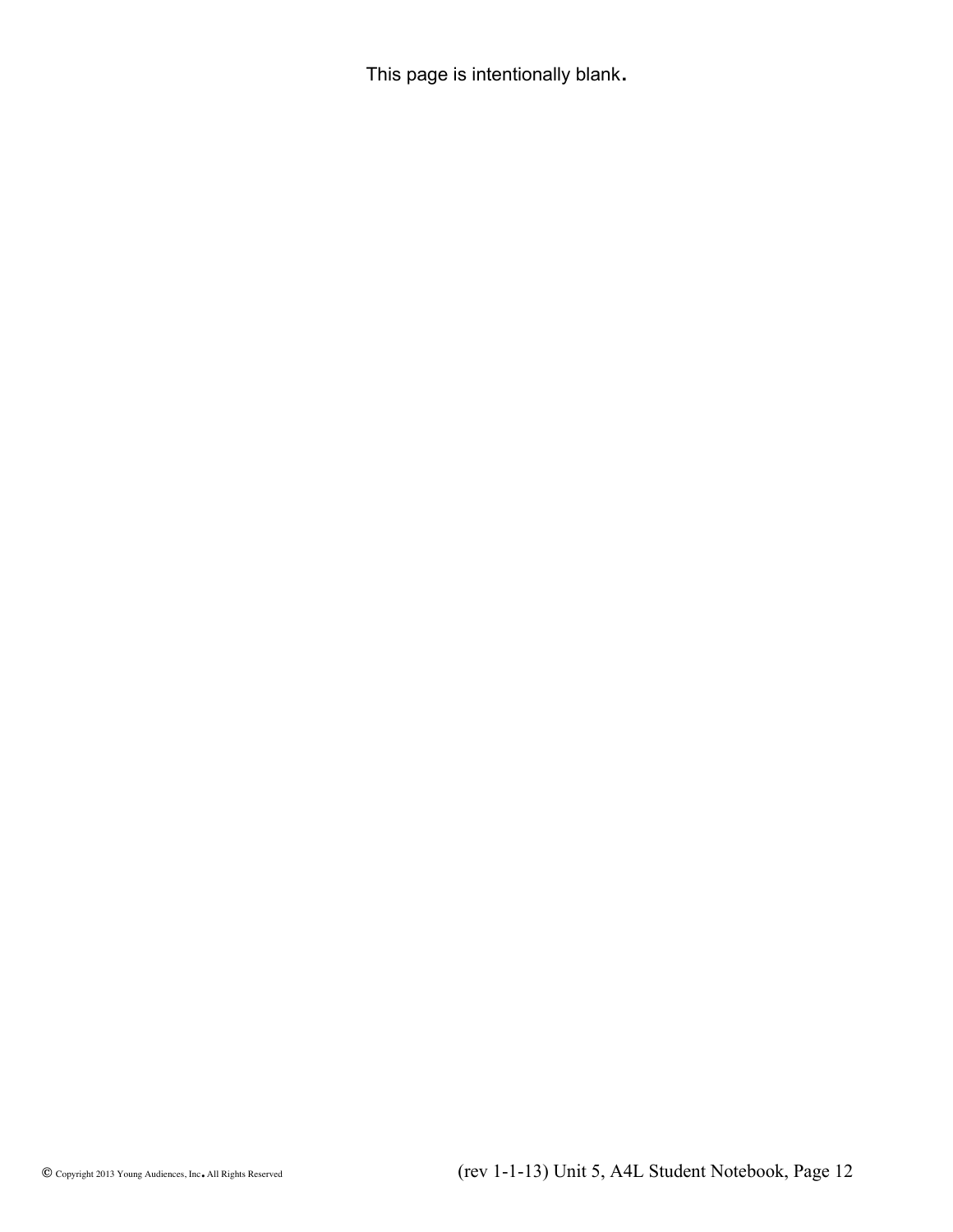### *"***clothesline***"* **Word Exploration**

**Directions: Circle the words or phrase that you are going to explore. Then write or draw words or phrases that you might use instead of the ones you circled in the poem. They evoke similar or different feelings and images from the words in the poem.**

#### clothesline **By Ralph Fletcher**

There's an orange towel and two white t-shirts pinned at the waist all trying to dry themselves in the breeze.

Filled with air the two t-shirts puff up with sudden bodies real and muscular which vanish when the wind dies.

The wind lifts the towel until it lies horizontal as if trying to screw up the nerve to let go and fly

#### **Words & phrases that you might use instead of the ones you circled in the poem:**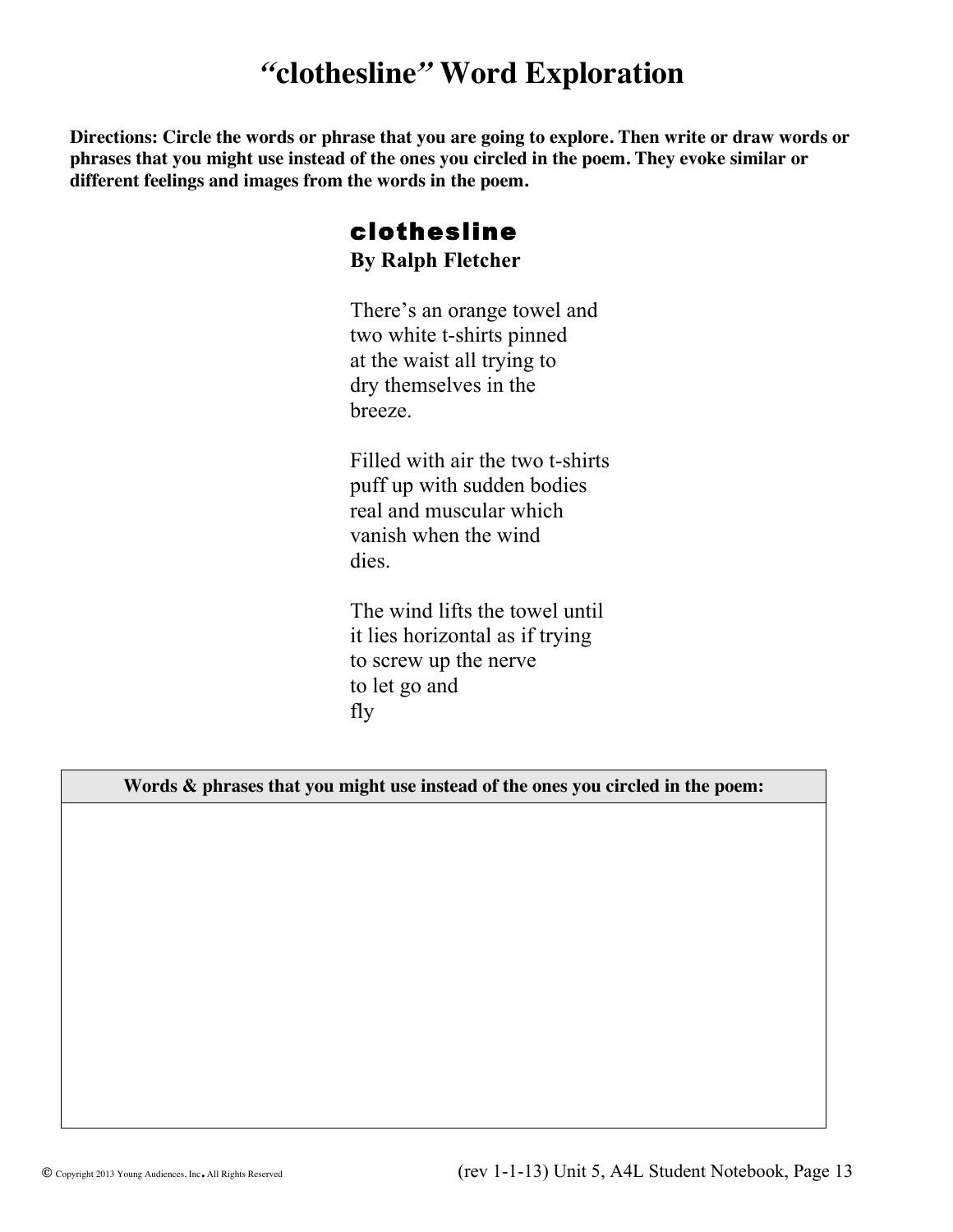### \_\_\_\_\_\_\_\_\_\_\_\_\_\_\_\_\_\_\_\_\_\_\_\_\_\_\_\_ **Word Exploration!**

 *(Poem Title)*

**Directions: Write or draw words & phrases that might be used in place of those from the poem.**

| Word or Phrase from the poem: ___                                |                                                                    |
|------------------------------------------------------------------|--------------------------------------------------------------------|
| Words & Phrases<br>that evoke a <i>similar</i> image or feeling: | Words & Phrases<br>that evoke a <i>different</i> image or feeling: |
|                                                                  |                                                                    |
|                                                                  |                                                                    |
|                                                                  |                                                                    |
|                                                                  |                                                                    |
|                                                                  |                                                                    |

| Word or Phrase from the poem: ____            |                                                 |
|-----------------------------------------------|-------------------------------------------------|
|                                               |                                                 |
| Words & Phrases                               | Words & Phrases                                 |
| that evoke a <i>similar</i> image or feeling: | that evoke a <i>different</i> image or feeling: |
|                                               |                                                 |
|                                               |                                                 |
|                                               |                                                 |
|                                               |                                                 |
|                                               |                                                 |
|                                               |                                                 |
|                                               |                                                 |
|                                               |                                                 |
|                                               |                                                 |
|                                               |                                                 |
|                                               |                                                 |
|                                               |                                                 |

T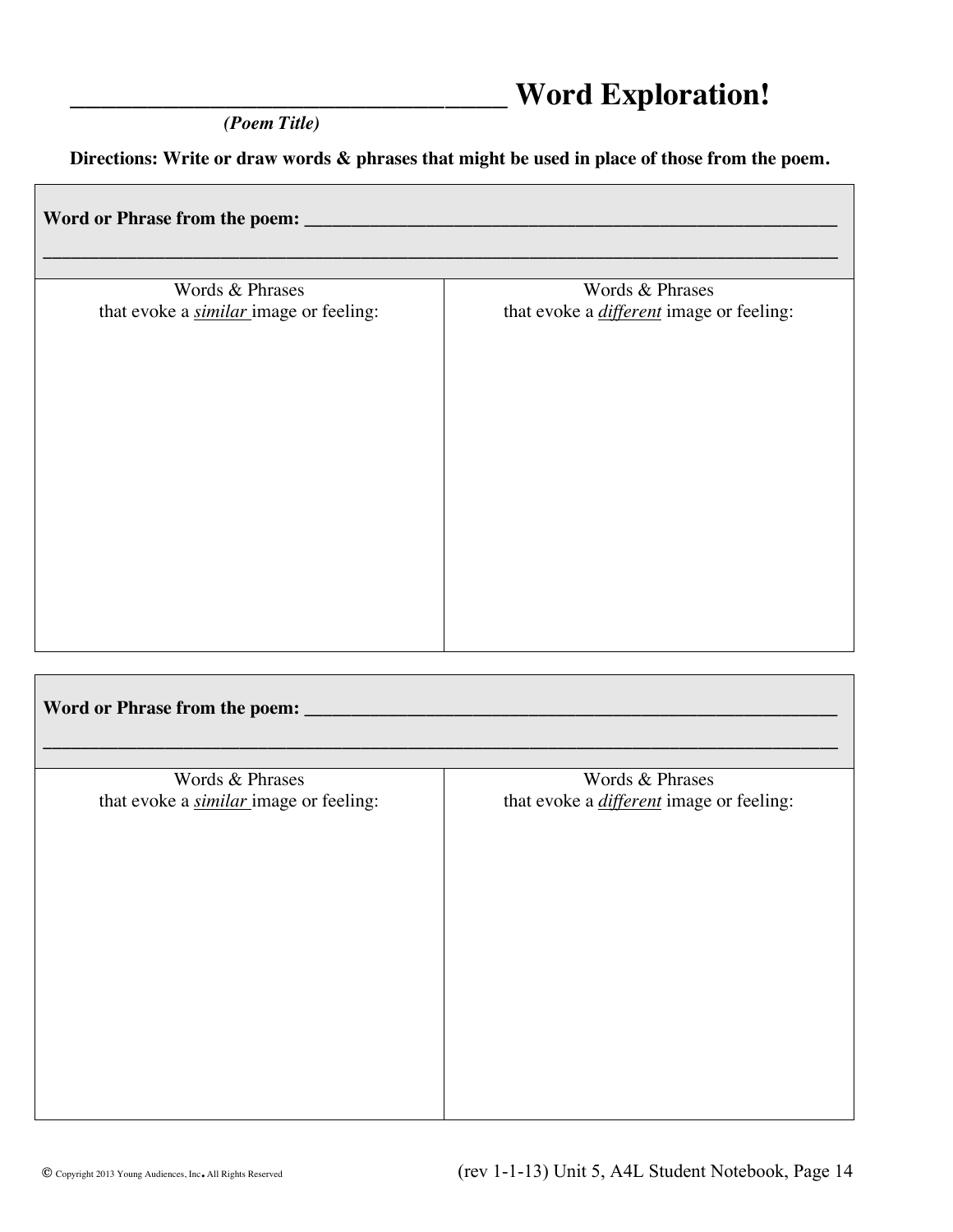### \_\_\_\_\_\_\_\_\_\_\_\_\_\_\_\_\_\_\_\_\_\_\_\_\_\_\_\_ **Word Exploration!**

 *(Poem Title)*

*Continued*

| Words & Phrases<br>that evoke a <i>similar</i> image or feeling: | Words & Phrases<br>that evoke a <i>different</i> image or feeling: |
|------------------------------------------------------------------|--------------------------------------------------------------------|
|                                                                  |                                                                    |
|                                                                  |                                                                    |
|                                                                  |                                                                    |
|                                                                  |                                                                    |
|                                                                  |                                                                    |
|                                                                  |                                                                    |
|                                                                  |                                                                    |
|                                                                  |                                                                    |
|                                                                  |                                                                    |
|                                                                  |                                                                    |
| Words & Phrases<br>that evoke a <i>similar</i> image or feeling: | Words & Phrases<br>that evoke a <i>different</i> image or feeling: |
|                                                                  |                                                                    |
|                                                                  |                                                                    |
|                                                                  |                                                                    |
|                                                                  |                                                                    |
|                                                                  |                                                                    |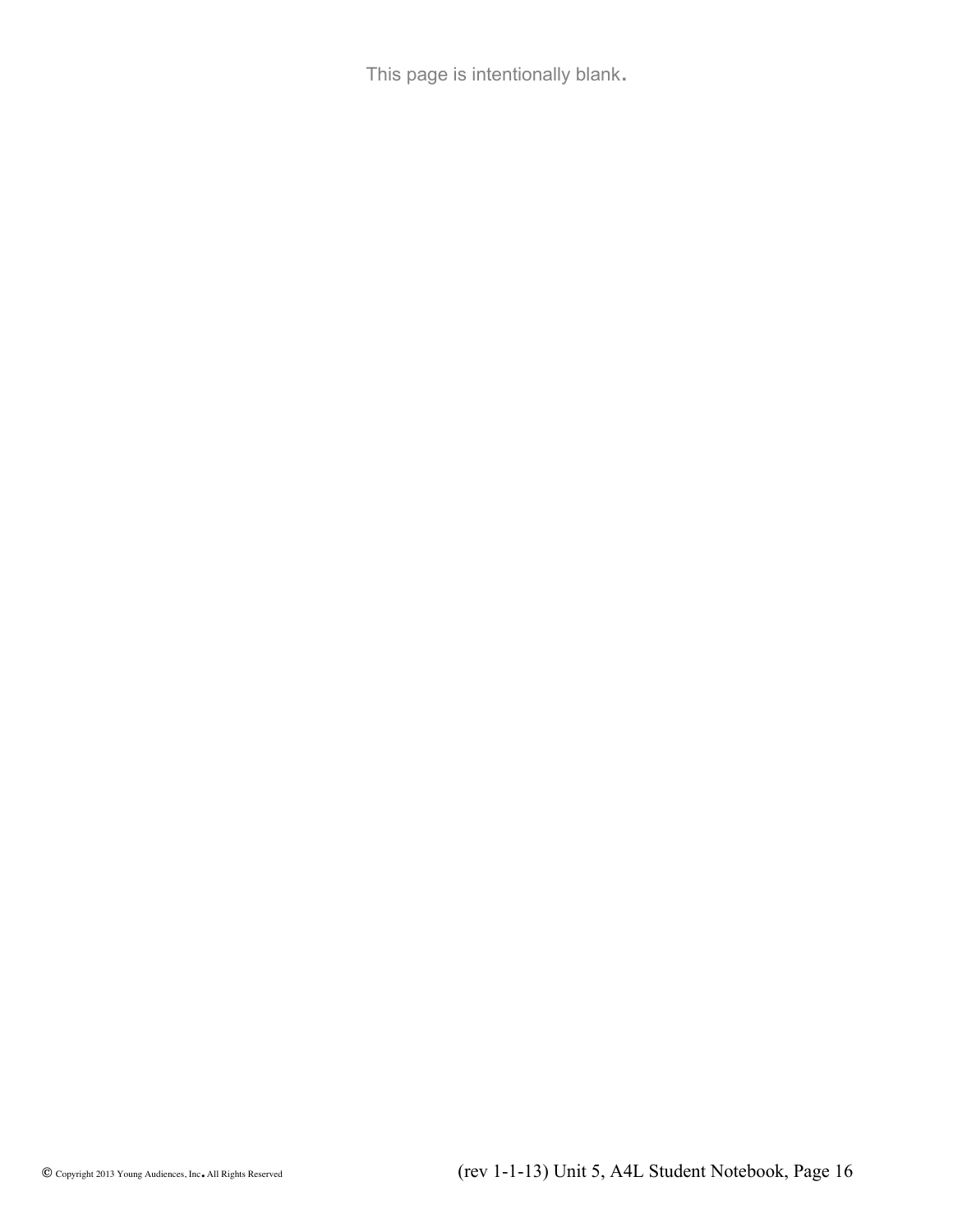



#### **Second TRAIL Marker**

Reflecting on Reading and Dancing



Directions: Take a step back and reflect on the poetry reading you have done and the dances you've created. Talk with a partner about your decisions and then write about them here.

1. I'm thinking about when I danced…

 $\mathcal{L}_\text{max} = \mathcal{L}_\text{max} = \mathcal{L}_\text{max} = \mathcal{L}_\text{max} = \mathcal{L}_\text{max} = \mathcal{L}_\text{max} = \mathcal{L}_\text{max} = \mathcal{L}_\text{max} = \mathcal{L}_\text{max} = \mathcal{L}_\text{max} = \mathcal{L}_\text{max} = \mathcal{L}_\text{max} = \mathcal{L}_\text{max} = \mathcal{L}_\text{max} = \mathcal{L}_\text{max} = \mathcal{L}_\text{max} = \mathcal{L}_\text{max} = \mathcal{L}_\text{max} = \mathcal{$ (Word/phrase from the poem)

2. When I danced my beginning shape, movement, or ending shape, I…

 $\mathcal{L}_\text{max} = \mathcal{L}_\text{max} = \mathcal{L}_\text{max} = \mathcal{L}_\text{max} = \mathcal{L}_\text{max} = \mathcal{L}_\text{max} = \mathcal{L}_\text{max} = \mathcal{L}_\text{max} = \mathcal{L}_\text{max} = \mathcal{L}_\text{max} = \mathcal{L}_\text{max} = \mathcal{L}_\text{max} = \mathcal{L}_\text{max} = \mathcal{L}_\text{max} = \mathcal{L}_\text{max} = \mathcal{L}_\text{max} = \mathcal{L}_\text{max} = \mathcal{L}_\text{max} = \mathcal{$ (Describe one or more things you did with your body. If you need help, see the **Movement Chart**)

 $\mathcal{L}_\text{max}$  , and the contract of the contract of the contract of the contract of the contract of the contract of the contract of the contract of the contract of the contract of the contract of the contract of the contr

 $\mathcal{L}_\text{max} = \mathcal{L}_\text{max} = \mathcal{L}_\text{max} = \mathcal{L}_\text{max} = \mathcal{L}_\text{max} = \mathcal{L}_\text{max} = \mathcal{L}_\text{max} = \mathcal{L}_\text{max} = \mathcal{L}_\text{max} = \mathcal{L}_\text{max} = \mathcal{L}_\text{max} = \mathcal{L}_\text{max} = \mathcal{L}_\text{max} = \mathcal{L}_\text{max} = \mathcal{L}_\text{max} = \mathcal{L}_\text{max} = \mathcal{L}_\text{max} = \mathcal{L}_\text{max} = \mathcal{$ 

3. When I spoke my part or lines from the poem, I…

 $\mathcal{L}_\text{max}$  , and the contract of the contract of the contract of the contract of the contract of the contract of (Describe what you did with your voice. If you need help, see the **Vocal Qualities Chart.**)

 $\mathcal{L}_\text{max} = \mathcal{L}_\text{max} = \mathcal{L}_\text{max} = \mathcal{L}_\text{max} = \mathcal{L}_\text{max} = \mathcal{L}_\text{max} = \mathcal{L}_\text{max} = \mathcal{L}_\text{max} = \mathcal{L}_\text{max} = \mathcal{L}_\text{max} = \mathcal{L}_\text{max} = \mathcal{L}_\text{max} = \mathcal{L}_\text{max} = \mathcal{L}_\text{max} = \mathcal{L}_\text{max} = \mathcal{L}_\text{max} = \mathcal{L}_\text{max} = \mathcal{L}_\text{max} = \mathcal{$ 

 $\mathcal{L}_\text{max} = \mathcal{L}_\text{max} = \mathcal{L}_\text{max} = \mathcal{L}_\text{max} = \mathcal{L}_\text{max} = \mathcal{L}_\text{max} = \mathcal{L}_\text{max} = \mathcal{L}_\text{max} = \mathcal{L}_\text{max} = \mathcal{L}_\text{max} = \mathcal{L}_\text{max} = \mathcal{L}_\text{max} = \mathcal{L}_\text{max} = \mathcal{L}_\text{max} = \mathcal{L}_\text{max} = \mathcal{L}_\text{max} = \mathcal{L}_\text{max} = \mathcal{L}_\text{max} = \mathcal{$ 

 $\mathcal{L}_\text{max}$  , and the contract of the contract of the contract of the contract of the contract of the contract of the contract of the contract of the contract of the contract of the contract of the contract of the contr

 $\mathcal{L}_\text{max} = \mathcal{L}_\text{max} = \mathcal{L}_\text{max} = \mathcal{L}_\text{max} = \mathcal{L}_\text{max} = \mathcal{L}_\text{max} = \mathcal{L}_\text{max} = \mathcal{L}_\text{max} = \mathcal{L}_\text{max} = \mathcal{L}_\text{max} = \mathcal{L}_\text{max} = \mathcal{L}_\text{max} = \mathcal{L}_\text{max} = \mathcal{L}_\text{max} = \mathcal{L}_\text{max} = \mathcal{L}_\text{max} = \mathcal{L}_\text{max} = \mathcal{L}_\text{max} = \mathcal{$ 

 $\mathcal{L}_\text{max}$  , and the contract of the contract of the contract of the contract of the contract of the contract of

4. I did this to show…

 $\mathcal{L}_\text{max}$  , and the contract of the contract of the contract of the contract of the contract of the contract of (What feeling or image were you trying to show?)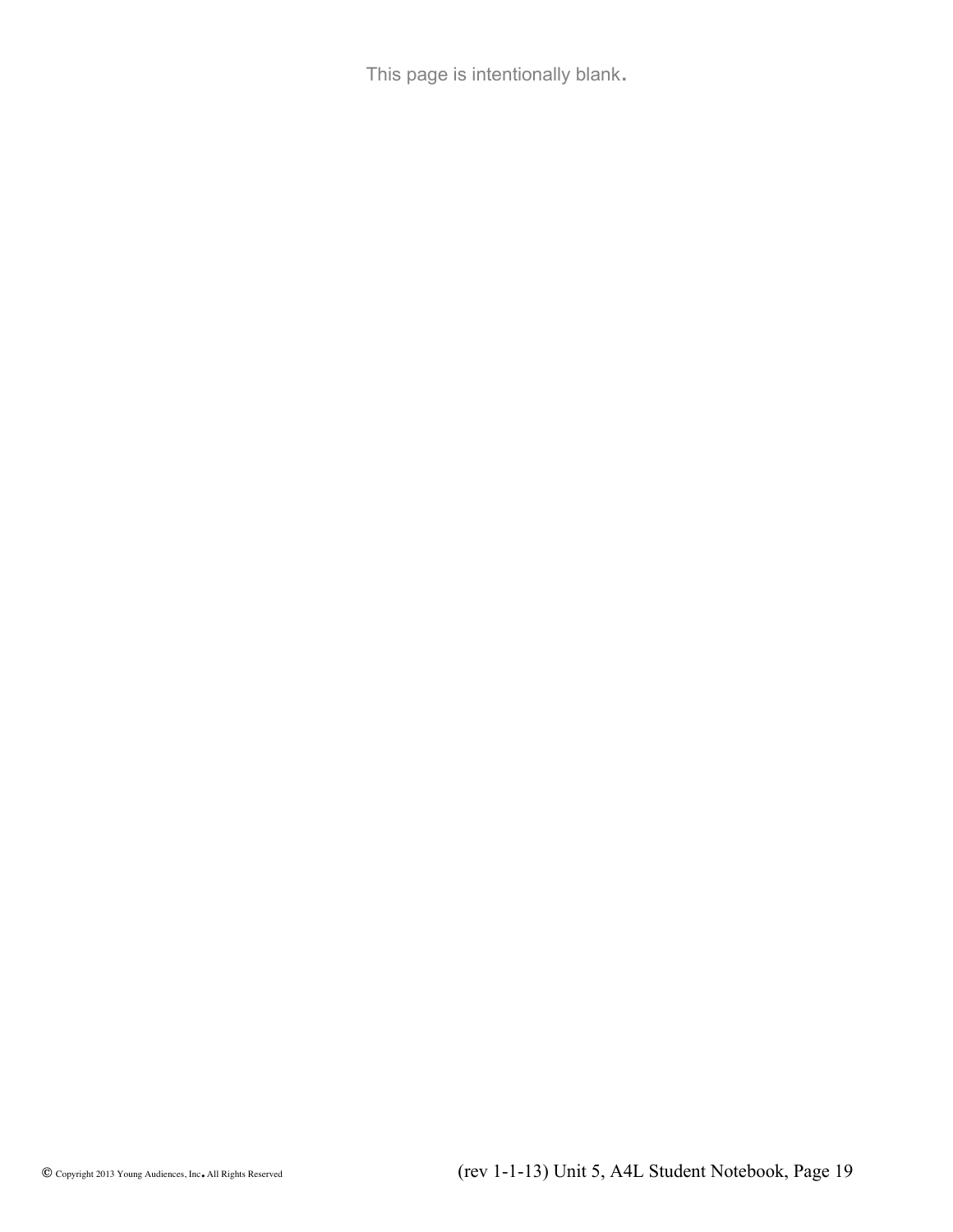## Free-Verse Poem Brainstorm (1<sup>st</sup> Topic)

Directions: Use the space on these pages to brainstorm ideas for two different poems. Write words and phrases you might use to evoke the five senses and convey emotions.

 $\mathcal{L}_\mathcal{L} = \{ \mathcal{L}_\mathcal{L} = \{ \mathcal{L}_\mathcal{L} = \{ \mathcal{L}_\mathcal{L} = \{ \mathcal{L}_\mathcal{L} = \{ \mathcal{L}_\mathcal{L} = \{ \mathcal{L}_\mathcal{L} = \{ \mathcal{L}_\mathcal{L} = \{ \mathcal{L}_\mathcal{L} = \{ \mathcal{L}_\mathcal{L} = \{ \mathcal{L}_\mathcal{L} = \{ \mathcal{L}_\mathcal{L} = \{ \mathcal{L}_\mathcal{L} = \{ \mathcal{L}_\mathcal{L} = \{ \mathcal{L}_\mathcal{$ 

 $\mathcal{L}_\mathcal{L} = \{ \mathcal{L}_\mathcal{L} = \{ \mathcal{L}_\mathcal{L} = \{ \mathcal{L}_\mathcal{L} = \{ \mathcal{L}_\mathcal{L} = \{ \mathcal{L}_\mathcal{L} = \{ \mathcal{L}_\mathcal{L} = \{ \mathcal{L}_\mathcal{L} = \{ \mathcal{L}_\mathcal{L} = \{ \mathcal{L}_\mathcal{L} = \{ \mathcal{L}_\mathcal{L} = \{ \mathcal{L}_\mathcal{L} = \{ \mathcal{L}_\mathcal{L} = \{ \mathcal{L}_\mathcal{L} = \{ \mathcal{L}_\mathcal{$ 

TOPIC:

Write one sentence below to focus your topic. What will you write about?

|                           | Write words or phrases in the space below |
|---------------------------|-------------------------------------------|
|                           |                                           |
| <b>Images</b>             |                                           |
|                           |                                           |
| <b>Sounds</b>             |                                           |
|                           |                                           |
| <b>Smells</b>             |                                           |
|                           |                                           |
| <b>Tastes</b>             |                                           |
|                           |                                           |
| <b>Touch</b>              |                                           |
| $\binom{1}{\binom{n}{2}}$ |                                           |
| <b>Emotions</b>           |                                           |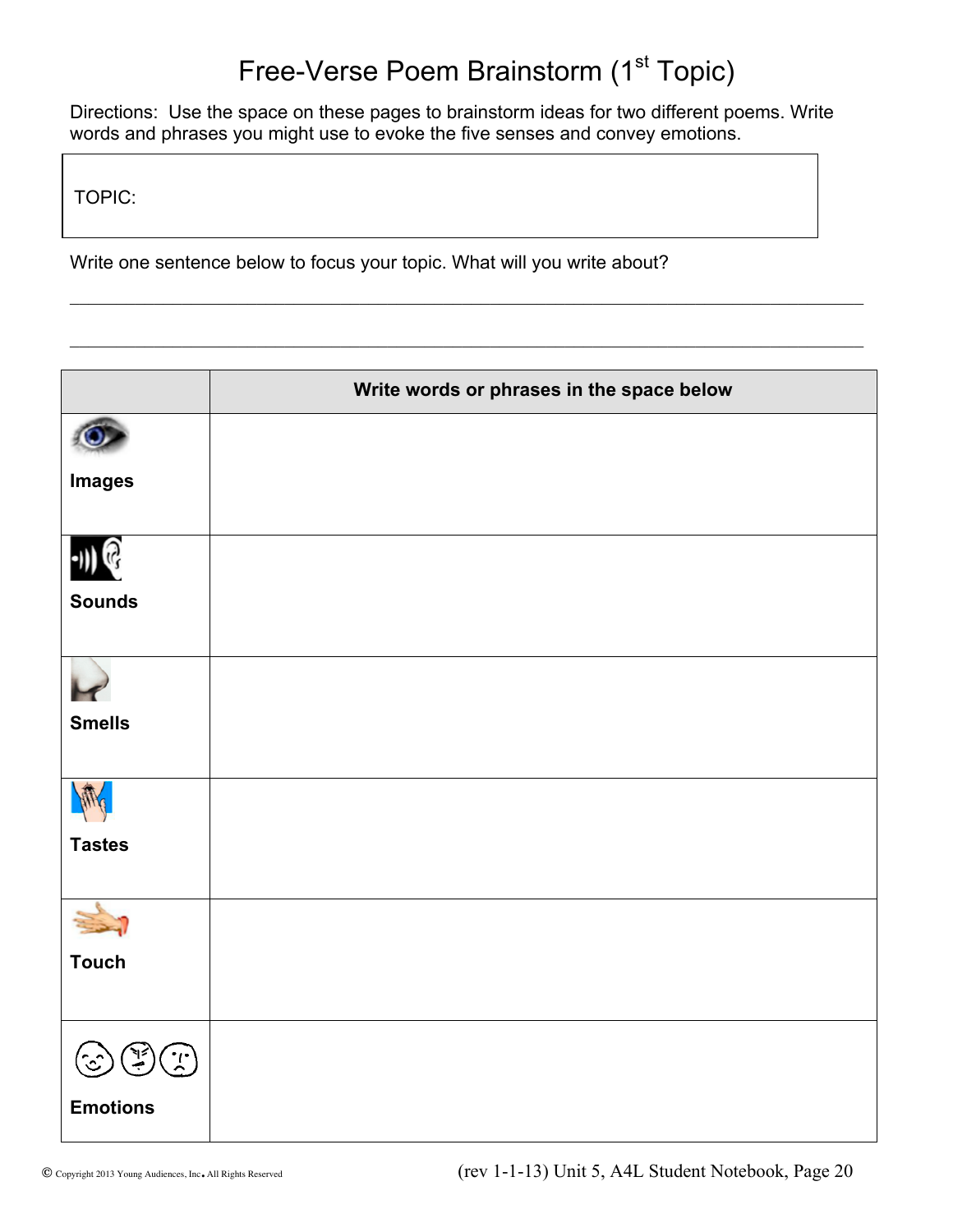

TOPIC:

Write one sentence below to focus your topic. What will you write about?

|                             | Write words or phrases in the space below |
|-----------------------------|-------------------------------------------|
|                             |                                           |
| <b>Images</b>               |                                           |
|                             |                                           |
| <b>Sounds</b>               |                                           |
|                             |                                           |
| <b>Smells</b>               |                                           |
|                             |                                           |
| <b>Tastes</b>               |                                           |
|                             |                                           |
| <b>Touch</b>                |                                           |
| $\mathcal{L}^{\mathcal{C}}$ |                                           |
| <b>Emotions</b>             |                                           |

 $\mathcal{L}_\mathcal{L} = \{ \mathcal{L}_\mathcal{L} = \{ \mathcal{L}_\mathcal{L} = \{ \mathcal{L}_\mathcal{L} = \{ \mathcal{L}_\mathcal{L} = \{ \mathcal{L}_\mathcal{L} = \{ \mathcal{L}_\mathcal{L} = \{ \mathcal{L}_\mathcal{L} = \{ \mathcal{L}_\mathcal{L} = \{ \mathcal{L}_\mathcal{L} = \{ \mathcal{L}_\mathcal{L} = \{ \mathcal{L}_\mathcal{L} = \{ \mathcal{L}_\mathcal{L} = \{ \mathcal{L}_\mathcal{L} = \{ \mathcal{L}_\mathcal{$ 

 $\mathcal{L}_\mathcal{L} = \{ \mathcal{L}_\mathcal{L} = \{ \mathcal{L}_\mathcal{L} = \{ \mathcal{L}_\mathcal{L} = \{ \mathcal{L}_\mathcal{L} = \{ \mathcal{L}_\mathcal{L} = \{ \mathcal{L}_\mathcal{L} = \{ \mathcal{L}_\mathcal{L} = \{ \mathcal{L}_\mathcal{L} = \{ \mathcal{L}_\mathcal{L} = \{ \mathcal{L}_\mathcal{L} = \{ \mathcal{L}_\mathcal{L} = \{ \mathcal{L}_\mathcal{L} = \{ \mathcal{L}_\mathcal{L} = \{ \mathcal{L}_\mathcal{$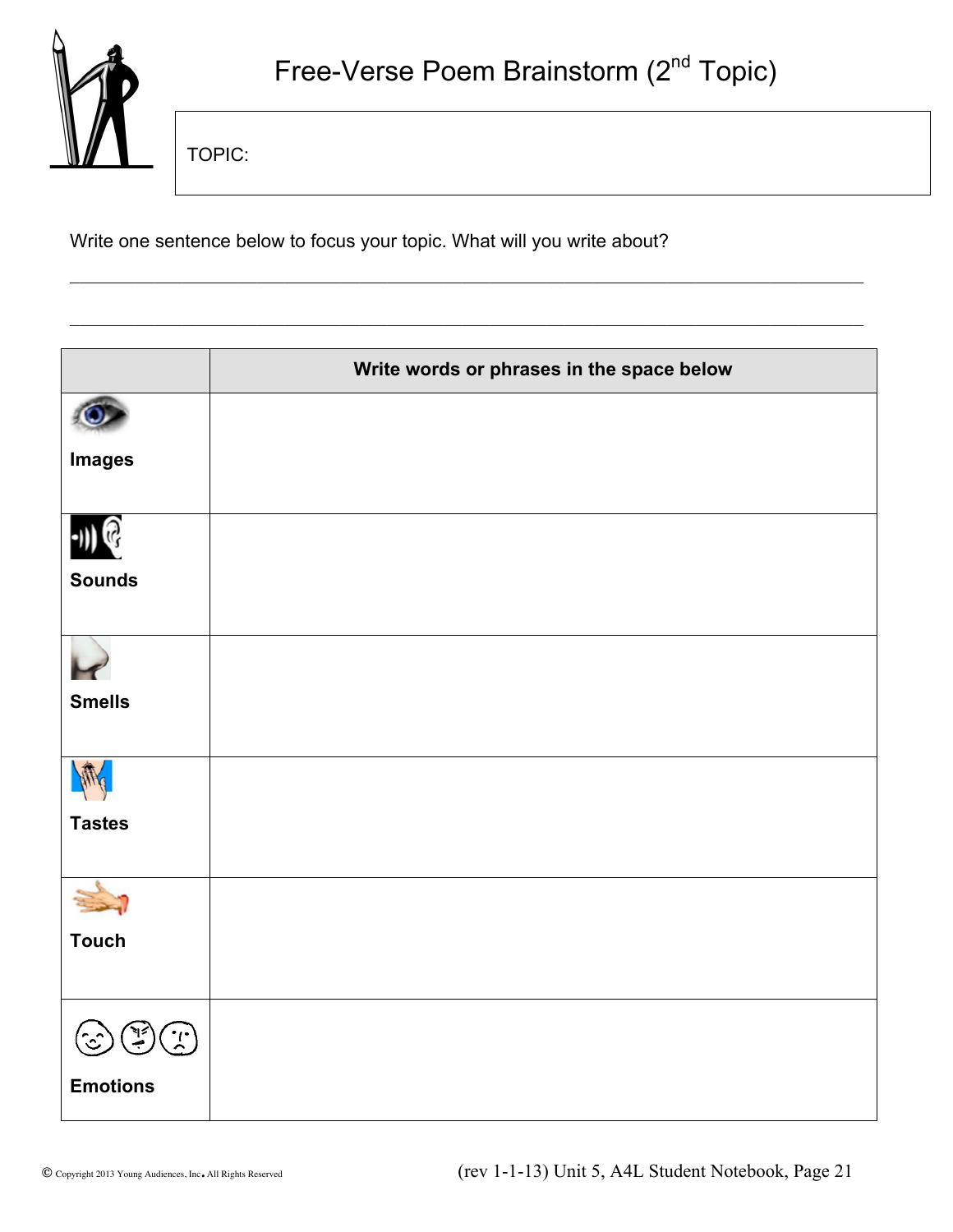### Free-Verse Poem Draft

Directions: Use this space to draft your poem.

| Title_ |
|--------|
|        |
|        |
|        |
|        |
|        |
|        |
|        |
|        |
|        |
|        |
|        |
|        |
|        |
|        |
|        |
|        |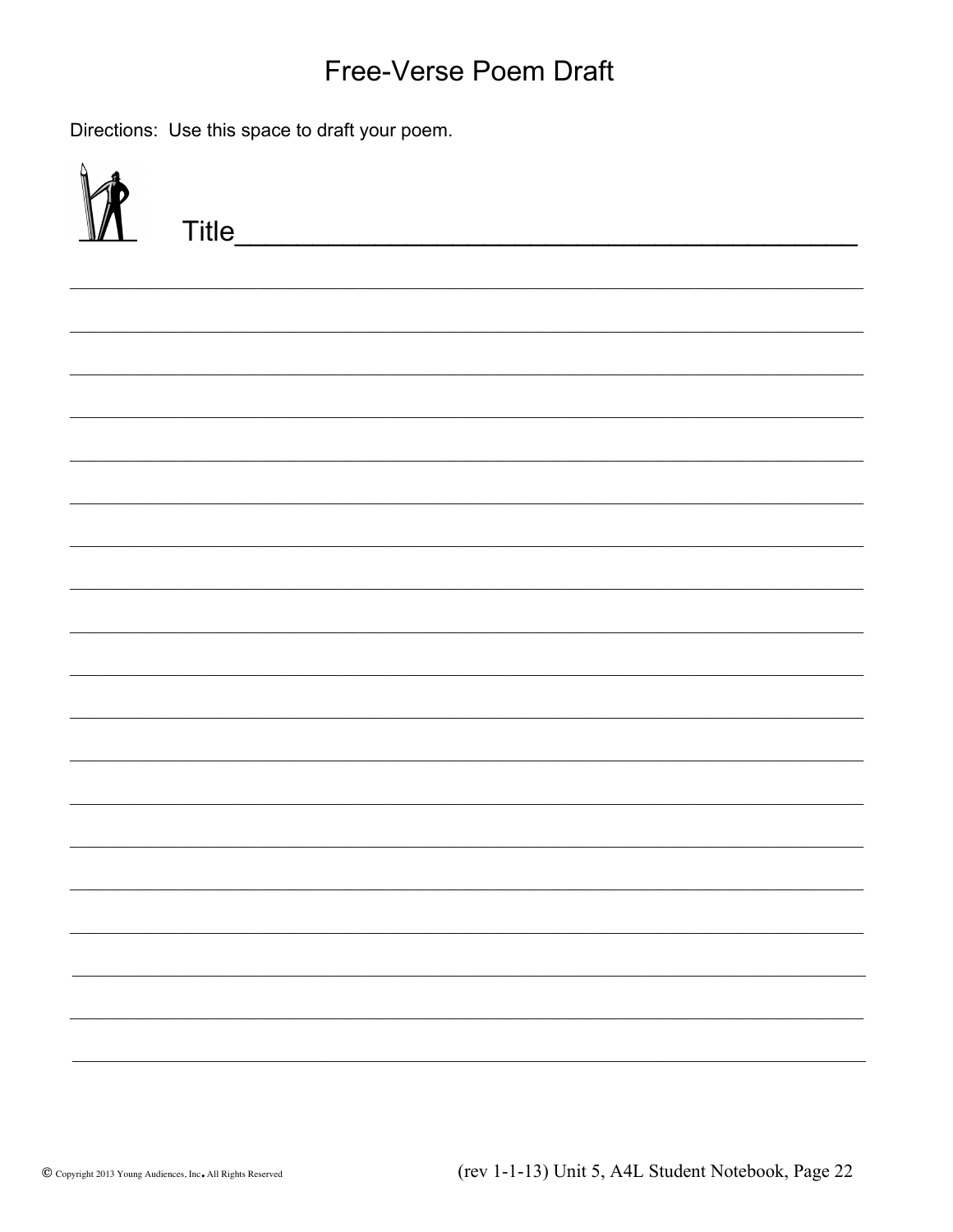#### Free-Verse Poem Draft **Continued**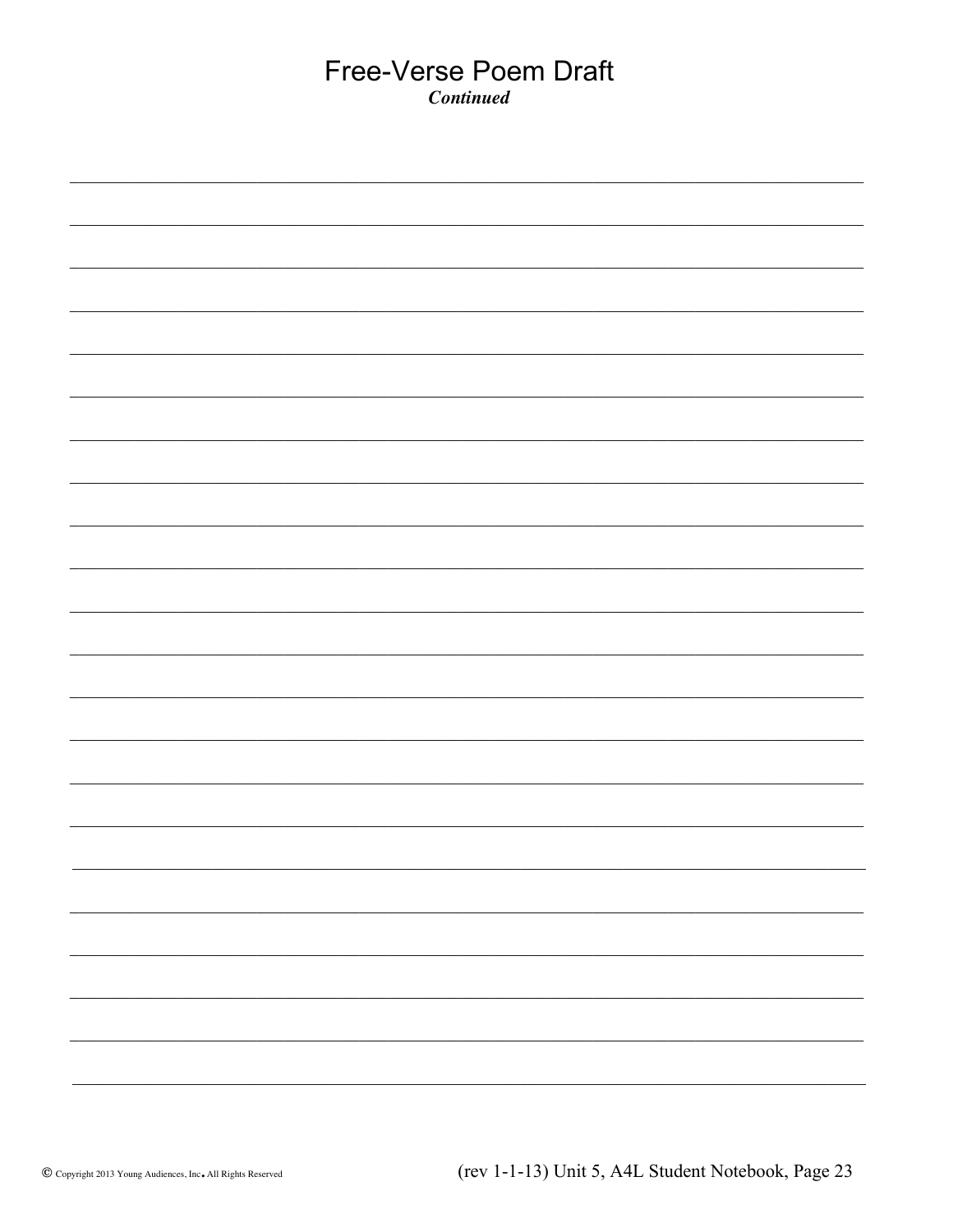Free-Verse Poem FINAL Draft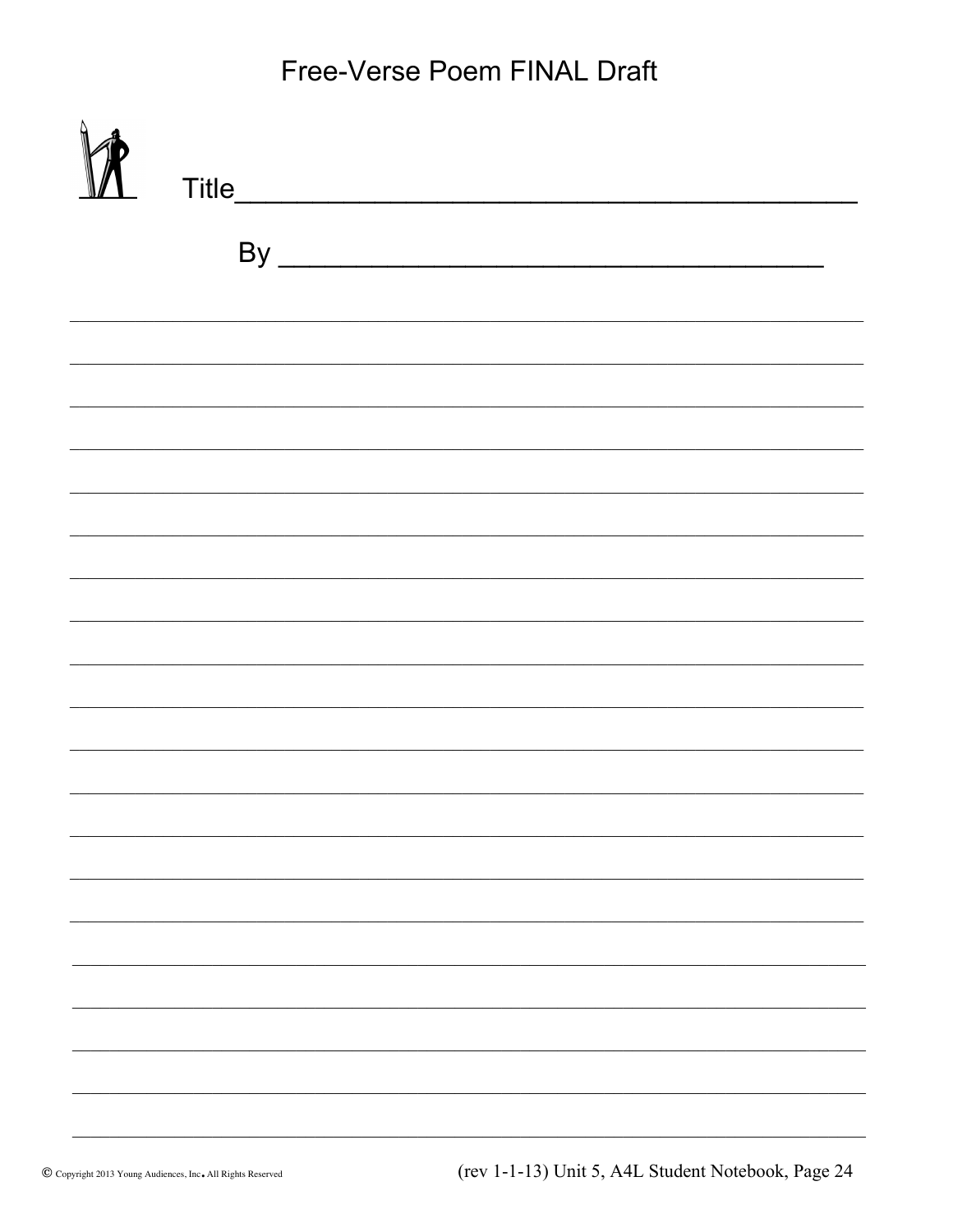| Free-Verse Poem FINAL Draft |  |  |  |  |
|-----------------------------|--|--|--|--|
| <b>Continued</b>            |  |  |  |  |
|                             |  |  |  |  |
|                             |  |  |  |  |
|                             |  |  |  |  |
|                             |  |  |  |  |
|                             |  |  |  |  |
|                             |  |  |  |  |
|                             |  |  |  |  |
|                             |  |  |  |  |
|                             |  |  |  |  |
|                             |  |  |  |  |
|                             |  |  |  |  |
|                             |  |  |  |  |
|                             |  |  |  |  |
|                             |  |  |  |  |
|                             |  |  |  |  |
|                             |  |  |  |  |
|                             |  |  |  |  |
|                             |  |  |  |  |
|                             |  |  |  |  |
|                             |  |  |  |  |
|                             |  |  |  |  |
|                             |  |  |  |  |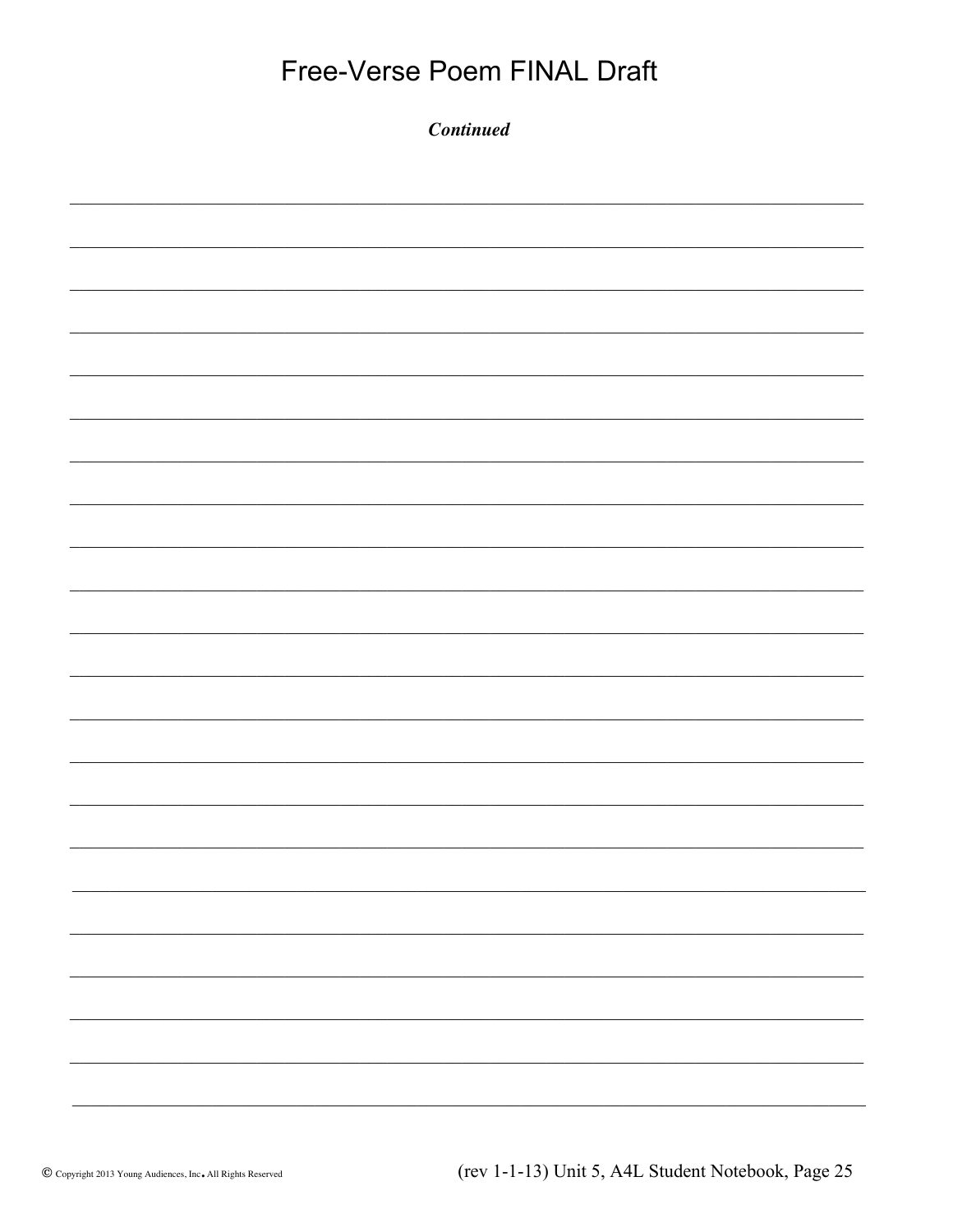### Choreography Preparation Chart

Directions: Use the chart below to plan your dance. Include notes about how you plan to say the lines of the poem.

| Section of the poem | <b>Movement choices</b><br>What shape are you making?<br>What movements are you doing? | Name of group<br>member(s) dancing<br>this section |
|---------------------|----------------------------------------------------------------------------------------|----------------------------------------------------|
|                     |                                                                                        |                                                    |
|                     |                                                                                        |                                                    |
|                     |                                                                                        |                                                    |
|                     |                                                                                        |                                                    |
|                     |                                                                                        |                                                    |
|                     |                                                                                        |                                                    |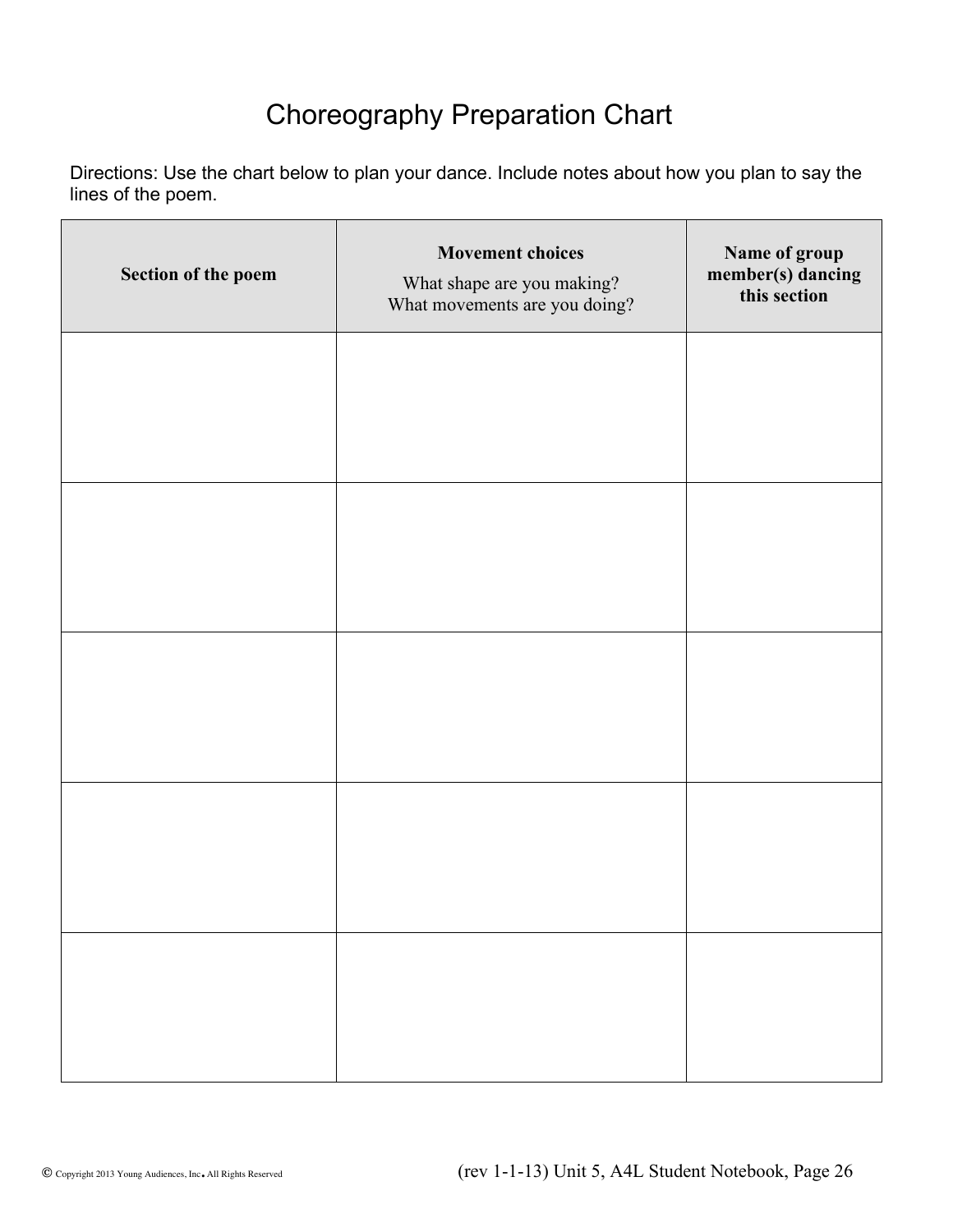### Choreography Preparation Chart

| <b>Vocal Choices</b><br>How are you saying your lines? | Name of group<br>member(s) saying<br>this section |
|--------------------------------------------------------|---------------------------------------------------|
|                                                        |                                                   |
|                                                        |                                                   |
|                                                        |                                                   |
|                                                        |                                                   |
|                                                        |                                                   |
|                                                        |                                                   |
|                                                        |                                                   |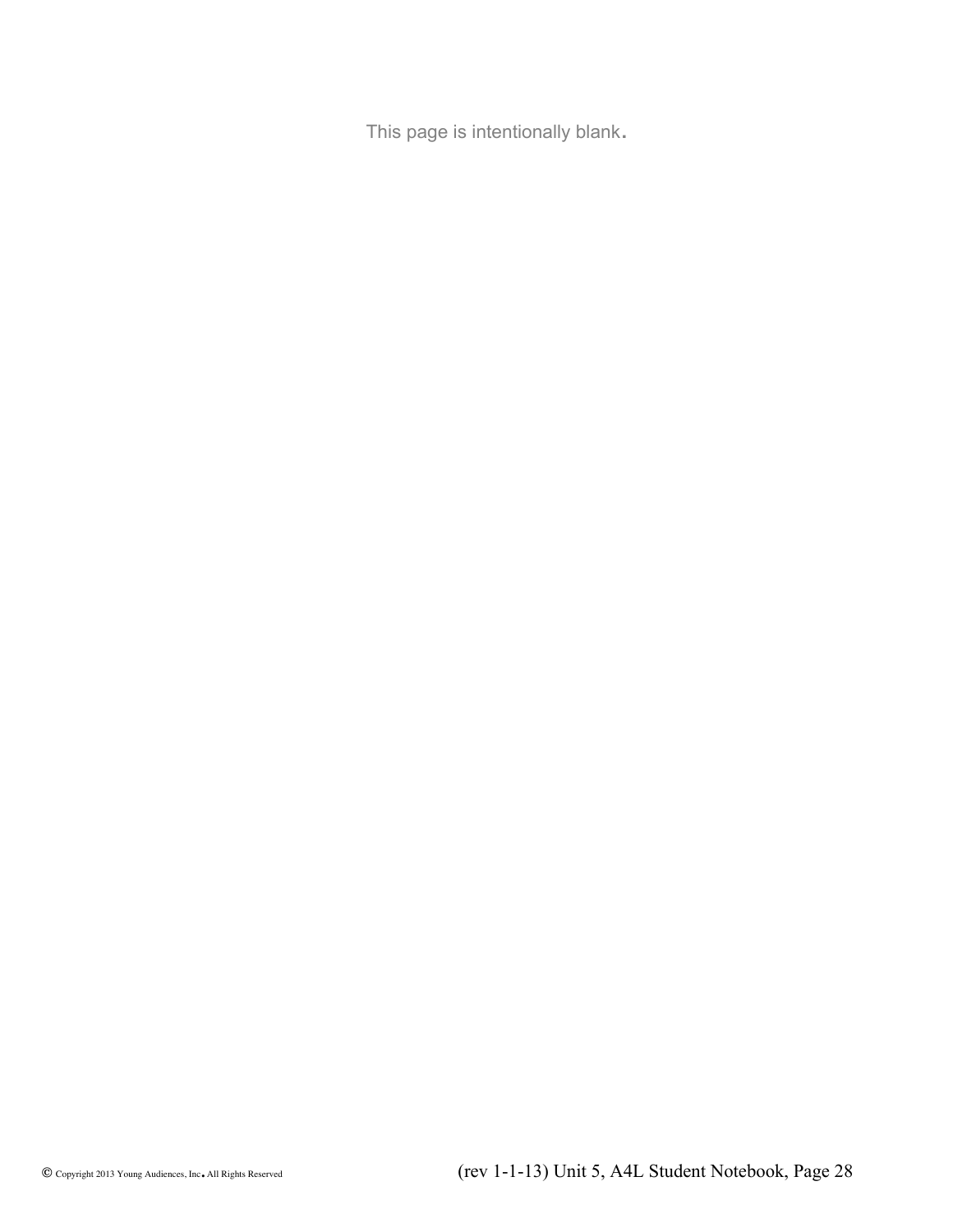



### **Third TRAIL Marker**

Reflecting on Reading and Dancing



Directions: Take a step back and reflect on the poetry reading and writing you have done and the dances you've created. Talk with a partner about your decisions and write about them here.

1. I'm thinking about when I danced…

 $\mathcal{L}_\text{max} = \mathcal{L}_\text{max} = \mathcal{L}_\text{max} = \mathcal{L}_\text{max} = \mathcal{L}_\text{max} = \mathcal{L}_\text{max} = \mathcal{L}_\text{max} = \mathcal{L}_\text{max} = \mathcal{L}_\text{max} = \mathcal{L}_\text{max} = \mathcal{L}_\text{max} = \mathcal{L}_\text{max} = \mathcal{L}_\text{max} = \mathcal{L}_\text{max} = \mathcal{L}_\text{max} = \mathcal{L}_\text{max} = \mathcal{L}_\text{max} = \mathcal{L}_\text{max} = \mathcal{$ (Word/phrase from the poem)

2. When I danced my beginning shape, movement, or ending shape, I…

 $\mathcal{L}_\text{max} = \mathcal{L}_\text{max} = \mathcal{L}_\text{max} = \mathcal{L}_\text{max} = \mathcal{L}_\text{max} = \mathcal{L}_\text{max} = \mathcal{L}_\text{max} = \mathcal{L}_\text{max} = \mathcal{L}_\text{max} = \mathcal{L}_\text{max} = \mathcal{L}_\text{max} = \mathcal{L}_\text{max} = \mathcal{L}_\text{max} = \mathcal{L}_\text{max} = \mathcal{L}_\text{max} = \mathcal{L}_\text{max} = \mathcal{L}_\text{max} = \mathcal{L}_\text{max} = \mathcal{$ (Describe one or more things you did with your body. If you need help, see the **Movement Chart**)

 $\mathcal{L}_\text{max}$  , and the contract of the contract of the contract of the contract of the contract of the contract of the contract of the contract of the contract of the contract of the contract of the contract of the contr

 $\mathcal{L}_\text{max} = \mathcal{L}_\text{max} = \mathcal{L}_\text{max} = \mathcal{L}_\text{max} = \mathcal{L}_\text{max} = \mathcal{L}_\text{max} = \mathcal{L}_\text{max} = \mathcal{L}_\text{max} = \mathcal{L}_\text{max} = \mathcal{L}_\text{max} = \mathcal{L}_\text{max} = \mathcal{L}_\text{max} = \mathcal{L}_\text{max} = \mathcal{L}_\text{max} = \mathcal{L}_\text{max} = \mathcal{L}_\text{max} = \mathcal{L}_\text{max} = \mathcal{L}_\text{max} = \mathcal{$ 

3. When I spoke my part or lines from the poem, I…

 $\mathcal{L}_\text{max}$  , and the contract of the contract of the contract of the contract of the contract of the contract of (Describe what you did with your voice. If you need help, see the **Vocal Qualities Chart.**)

 $\mathcal{L}_\text{max} = \mathcal{L}_\text{max} = \mathcal{L}_\text{max} = \mathcal{L}_\text{max} = \mathcal{L}_\text{max} = \mathcal{L}_\text{max} = \mathcal{L}_\text{max} = \mathcal{L}_\text{max} = \mathcal{L}_\text{max} = \mathcal{L}_\text{max} = \mathcal{L}_\text{max} = \mathcal{L}_\text{max} = \mathcal{L}_\text{max} = \mathcal{L}_\text{max} = \mathcal{L}_\text{max} = \mathcal{L}_\text{max} = \mathcal{L}_\text{max} = \mathcal{L}_\text{max} = \mathcal{$ 

 $\mathcal{L}_\text{max} = \mathcal{L}_\text{max} = \mathcal{L}_\text{max} = \mathcal{L}_\text{max} = \mathcal{L}_\text{max} = \mathcal{L}_\text{max} = \mathcal{L}_\text{max} = \mathcal{L}_\text{max} = \mathcal{L}_\text{max} = \mathcal{L}_\text{max} = \mathcal{L}_\text{max} = \mathcal{L}_\text{max} = \mathcal{L}_\text{max} = \mathcal{L}_\text{max} = \mathcal{L}_\text{max} = \mathcal{L}_\text{max} = \mathcal{L}_\text{max} = \mathcal{L}_\text{max} = \mathcal{$ 

 $\mathcal{L}_\text{max}$  , and the contract of the contract of the contract of the contract of the contract of the contract of

 $\mathcal{L}_\text{max} = \mathcal{L}_\text{max} = \mathcal{L}_\text{max} = \mathcal{L}_\text{max} = \mathcal{L}_\text{max} = \mathcal{L}_\text{max} = \mathcal{L}_\text{max} = \mathcal{L}_\text{max} = \mathcal{L}_\text{max} = \mathcal{L}_\text{max} = \mathcal{L}_\text{max} = \mathcal{L}_\text{max} = \mathcal{L}_\text{max} = \mathcal{L}_\text{max} = \mathcal{L}_\text{max} = \mathcal{L}_\text{max} = \mathcal{L}_\text{max} = \mathcal{L}_\text{max} = \mathcal{$ 

 $\mathcal{L}_\text{max}$  , and the contract of the contract of the contract of the contract of the contract of the contract of

4. I did this to show…

 $\mathcal{L}_\text{max}$  , and the contract of the contract of the contract of the contract of the contract of the contract of (What feeling or image were you trying to show?)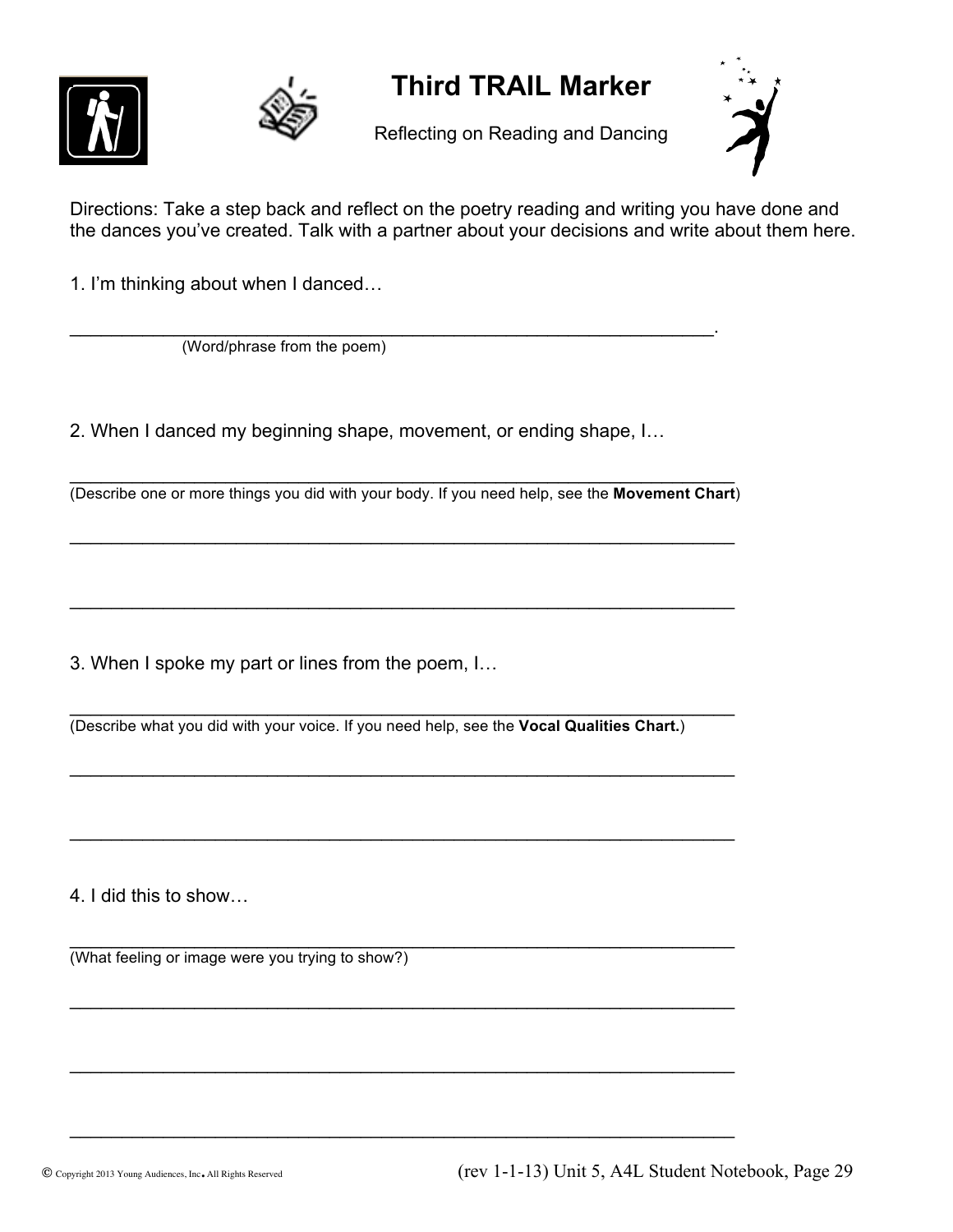- 5. Look back at *your* poem.
	- *Here is my favorite "wow" line in my poem:*

• *I like how I…*

6. Think about your favorite part of the unit. This can be a poem we read, dance concepts, writing your poem, working in your poetry writing groups, or choreographing dances.

 $\mathcal{L}_\text{max} = \mathcal{L}_\text{max} = \mathcal{L}_\text{max} = \mathcal{L}_\text{max} = \mathcal{L}_\text{max} = \mathcal{L}_\text{max} = \mathcal{L}_\text{max} = \mathcal{L}_\text{max} = \mathcal{L}_\text{max} = \mathcal{L}_\text{max} = \mathcal{L}_\text{max} = \mathcal{L}_\text{max} = \mathcal{L}_\text{max} = \mathcal{L}_\text{max} = \mathcal{L}_\text{max} = \mathcal{L}_\text{max} = \mathcal{L}_\text{max} = \mathcal{L}_\text{max} = \mathcal{$ 

 $\mathcal{L}_\text{max} = \mathcal{L}_\text{max} = \mathcal{L}_\text{max} = \mathcal{L}_\text{max} = \mathcal{L}_\text{max} = \mathcal{L}_\text{max} = \mathcal{L}_\text{max} = \mathcal{L}_\text{max} = \mathcal{L}_\text{max} = \mathcal{L}_\text{max} = \mathcal{L}_\text{max} = \mathcal{L}_\text{max} = \mathcal{L}_\text{max} = \mathcal{L}_\text{max} = \mathcal{L}_\text{max} = \mathcal{L}_\text{max} = \mathcal{L}_\text{max} = \mathcal{L}_\text{max} = \mathcal{$ 

 $\mathcal{L}_\text{max}$  , and the contract of the contract of the contract of the contract of the contract of the contract of the contract of the contract of the contract of the contract of the contract of the contract of the contr

 $\mathcal{L}_\text{max}$  , and the contract of the contract of the contract of the contract of the contract of the contract of

 $\mathcal{L}_\text{max}$  , and the contract of the contract of the contract of the contract of the contract of the contract of

 $\mathcal{L}_\text{max} = \mathcal{L}_\text{max} = \mathcal{L}_\text{max} = \mathcal{L}_\text{max} = \mathcal{L}_\text{max} = \mathcal{L}_\text{max} = \mathcal{L}_\text{max} = \mathcal{L}_\text{max} = \mathcal{L}_\text{max} = \mathcal{L}_\text{max} = \mathcal{L}_\text{max} = \mathcal{L}_\text{max} = \mathcal{L}_\text{max} = \mathcal{L}_\text{max} = \mathcal{L}_\text{max} = \mathcal{L}_\text{max} = \mathcal{L}_\text{max} = \mathcal{L}_\text{max} = \mathcal{$ 

 $\mathcal{L}_\text{max} = \mathcal{L}_\text{max} = \mathcal{L}_\text{max} = \mathcal{L}_\text{max} = \mathcal{L}_\text{max} = \mathcal{L}_\text{max} = \mathcal{L}_\text{max} = \mathcal{L}_\text{max} = \mathcal{L}_\text{max} = \mathcal{L}_\text{max} = \mathcal{L}_\text{max} = \mathcal{L}_\text{max} = \mathcal{L}_\text{max} = \mathcal{L}_\text{max} = \mathcal{L}_\text{max} = \mathcal{L}_\text{max} = \mathcal{L}_\text{max} = \mathcal{L}_\text{max} = \mathcal{$ 

 $\mathcal{L}_\text{max} = \mathcal{L}_\text{max} = \mathcal{L}_\text{max} = \mathcal{L}_\text{max} = \mathcal{L}_\text{max} = \mathcal{L}_\text{max} = \mathcal{L}_\text{max} = \mathcal{L}_\text{max} = \mathcal{L}_\text{max} = \mathcal{L}_\text{max} = \mathcal{L}_\text{max} = \mathcal{L}_\text{max} = \mathcal{L}_\text{max} = \mathcal{L}_\text{max} = \mathcal{L}_\text{max} = \mathcal{L}_\text{max} = \mathcal{L}_\text{max} = \mathcal{L}_\text{max} = \mathcal{$ 

• *Here is my favorite part of the unit:*

• *I liked it because…*